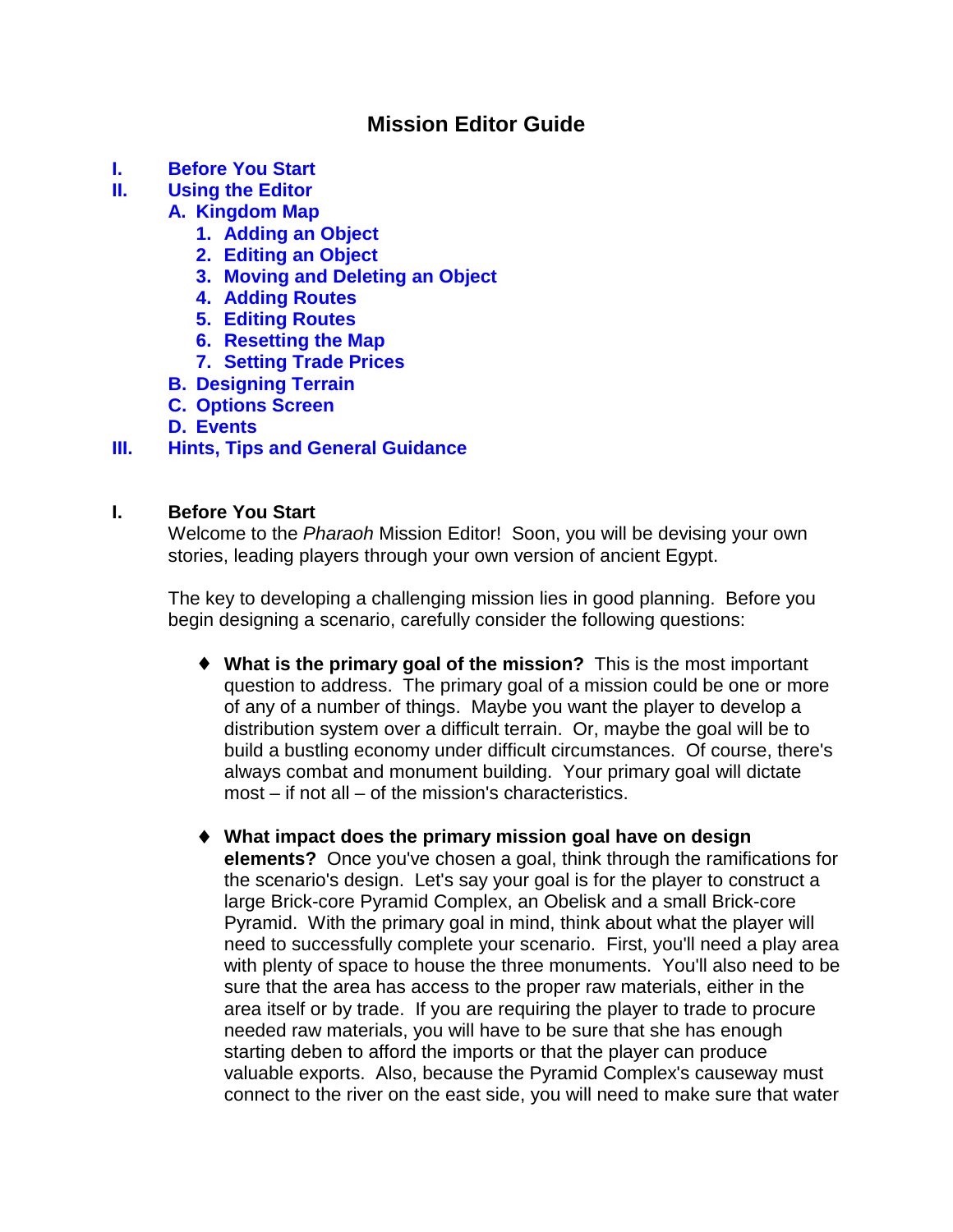<span id="page-1-0"></span>runs through the play area, and that there is plenty of room on the east side of the river for the large Pyramid Complex. Even the most straightforward goals – like building three monuments – have far-reaching implications on scenario design. The more complex your primary goal is, the more variables you will have to consider before you begin designing the mission.

Once you begin actually designing your scenario, you may find that your goals and objectives change (it happens to all of us). If they do, just take a moment to consider what the changes mean to your scenario design.

**Important note:** The mission editor will allow you to make mistakes. It will not prevent you from setting enormous invasion sizes or invalid price or ratings settings. Be aware that if you set a number outside of Pharaoh's acceptable range (or forget to set a crucial component), your mission will probably not work the way you intended.

## **II. Using the Editor**

To get started, click on the Mission Editor button from the Main Menu screen. A list of all the Custom Missions already included in Pharaoh will appear, along with a few new missions. Choose "Default" from the missions list, and a large, blank play area will appear. Now, save the mission with a new name (that way, you'll be sure that you won't make any permanent changes to the default mission). Your new mission name will appear at the top of the screen.

Now, choose the size of the play area. From the File menu, choose New Map. A list of available play area sizes will appear. Keeping in mind your mission objectives, pick an appropriate size. The New Map function changes the size of the play area and resets any terrain features you've created; other mission characteristics (like trade partners and events, which you'll learn about later) aren't affected.

Now that you have blank terrain, the temptation to begin landscaping the play area is almost irresistible. We strongly urge you – beg you, even – to resist. You'll thank us later. Your first stop in the Pharaoh Mission Editor should be the Kingdom Map.

### **A. The Kingdom Map**

Through the Kingdom Map, you define the relationships the player will have with the rest of the world. To edit the Kingdom Map, click the "Kingdom" button from the Control Panel. In the screen that appears, you'll recognize the Kingdom Map (also called the World Map) from Pharaoh. Click "Reset map," and all the cities and regions in Pharaoh will appear (if you started from the default mission, all the cities and regions should already appear on the map).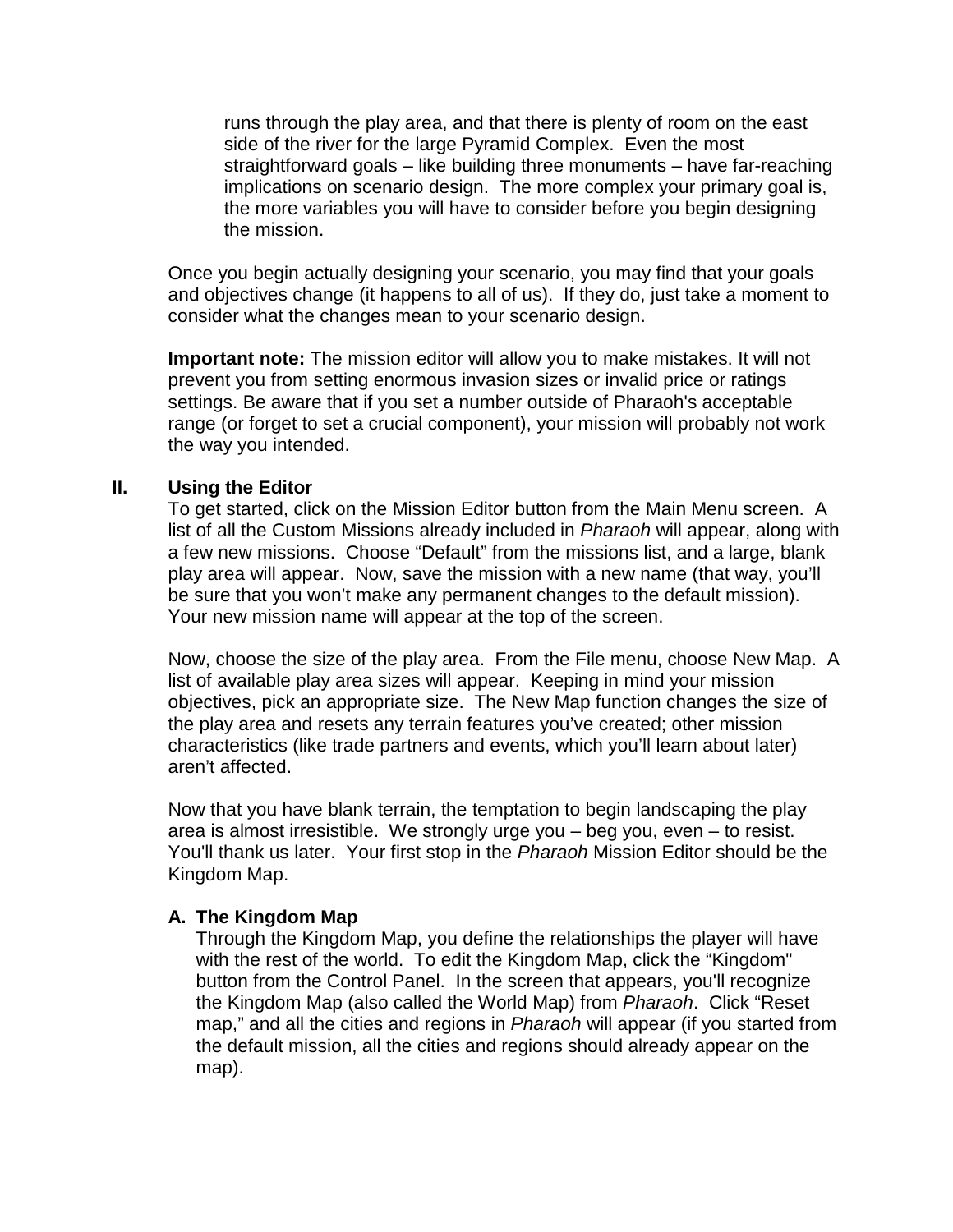<span id="page-2-0"></span>Cities, region names and simple graphics are objects that you can add, delete and manipulate to suit your needs.

## **1. Adding an Object**

To add an object to the Kingdom Map, click "Add object" and choose a simple graphic, a city or a region. Then, click on a spot on the Kingdom Map to place the object.

# **2. Editing an Object**

Before you begin editing objects, grab a pen and some paper. Unless your memory is very good, you will find it useful to write down information about cities as you define them. Details that you'll need to know later include city type (Egyptian, foreign, player, trading or not trading), the commodities associated with the city and the city's route number.

To edit an object, first click the "Edit Objects" button. Then, right-click on the object you wish to edit.

# **Editing a City**

Think of cities as the characters in the story you are creating with the Mission Editor. The player's city is the main character, and trade partners and other cities are the supporting cast.

**Player's City.** You should begin by choosing which city the player will call home. Pick a city by right-clicking on it. Just below the map is a row of three boxes. Click on the middle box, and a pop-up menu appears that lists all the city types. Click on "Our City." Then, click on the box to the right to change the city's name. You have to use one of the names provided – you cannot come up with your own name. Finally, click on the box to the left of the "Our City" box. This box allows you to move the city's label (this is purely an aesthetic concern and has no effect on gameplay).

At the bottom of the screen is a series of 16 little boxes with the commodities the city can produce. Click on these boxes, and a list of all the raw materials and food in Pharaoh will appear. Choose the food sources and raw materials you would like the player to be able to harvest from her own city by clicking each box and specifying a commodity. You can change these commodities, add new ones, or leave them as is. Please note: the player's city can grow or import no more than four types of food.

Above the commodity boxes are the words "Route" and "Cost." Both of these boxes should be set to zero.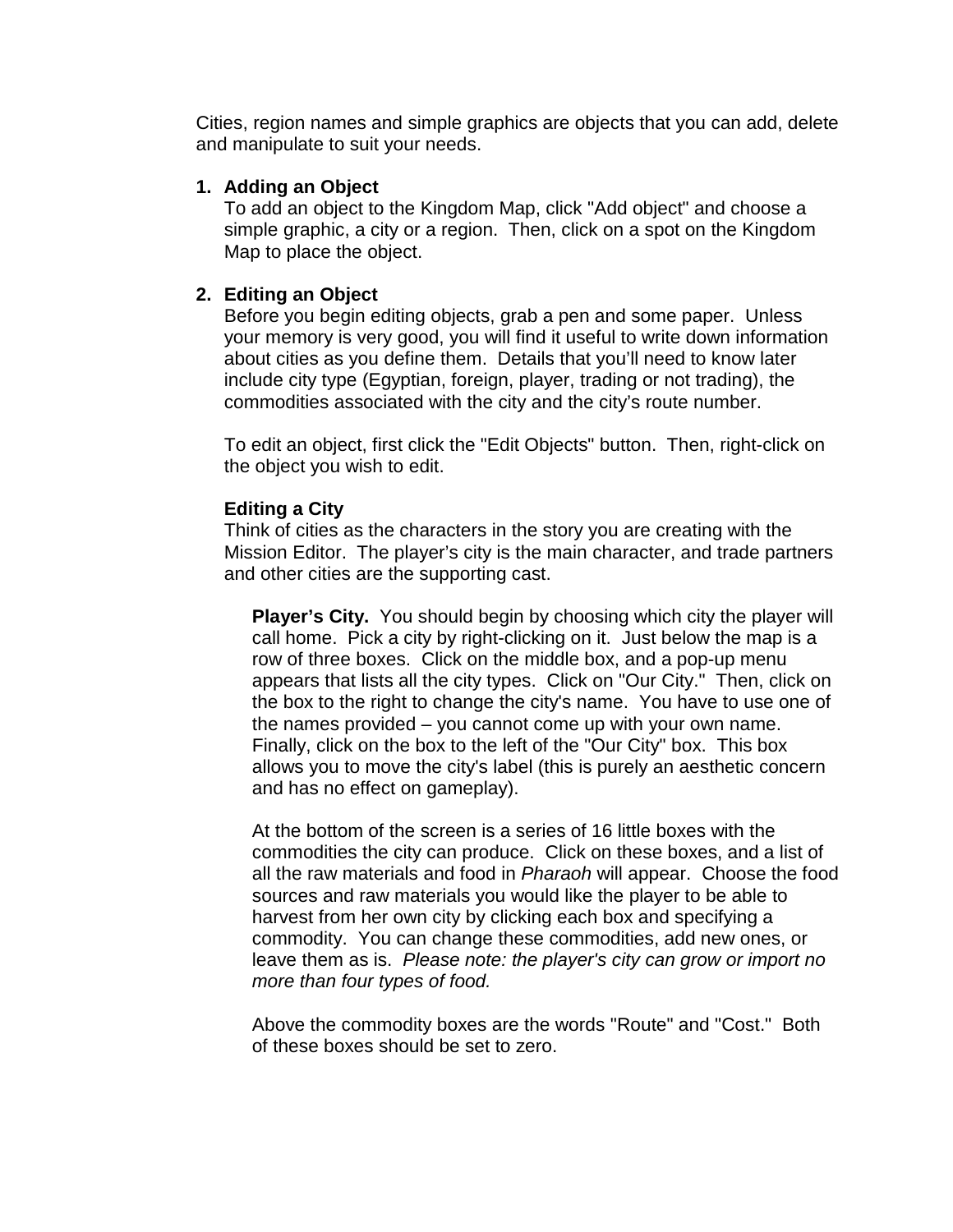**Trade Partners.** Now, define some trade partners. Simply designate the city as Pharaoh trade city, Egyptian trade city or foreign trade city. There aren't necessarily any gameplay differences among the three types of trade cities. When you create events later, though, you may decide to make foreign trade cities more volatile than Egyptian trade cities.

Choose the commodities that the trade city will buy and sell by clicking on the rows of boxes at the bottom of the screen. Once you have all the commodities set, decide how much or how little the city will trade. Click on the "Demand" button. The commodities you just specified will appear in a pop-up window. Set the demand level for each commodity to high (40 chariots or blocks of stone or 4000 units of all other commodities each year), medium (25 chariots or blocks or 2500 units per year) or low (15 chariots or blocks or 1500 units per year), depending on your master plan.

Now, set the route number. You should start at one and continue in order. Simply click on the button next to "Route," enter the appropriate number, and then click "Accept." Then, decide how much it will cost the player to open the trade route and enter the amount next to "Cost."



**Other Cities.** Some cities that will play an active role in your mission may not be trade cities (at least from the start). These cities may attack the player's city or be involved in other events. To define these cities, click on the middle button beneath the map, and decide if a city should be an Egyptian City, a Foreign City or Pharaoh's City. Then, assign the city a number by clicking the button next to "Route." Write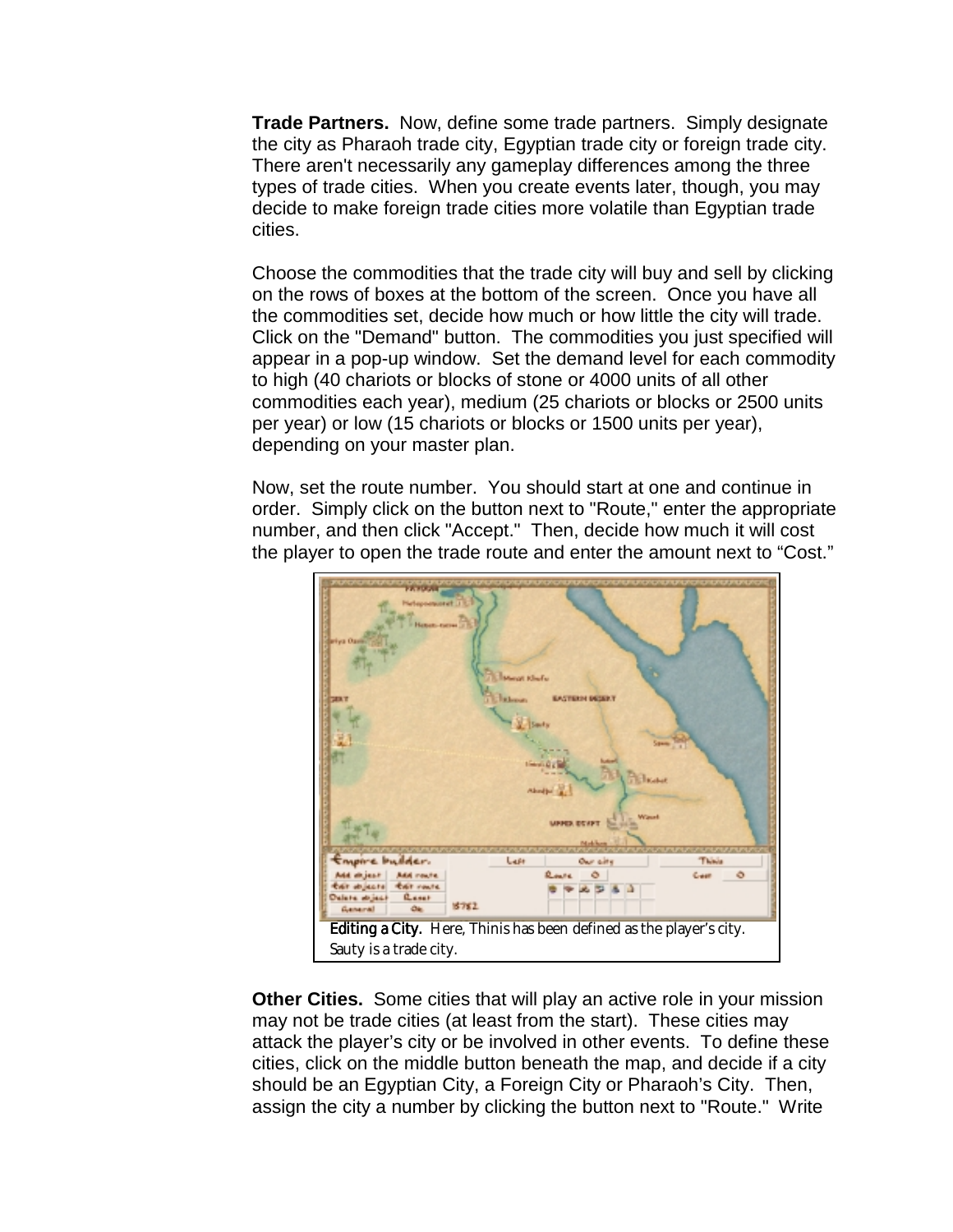<span id="page-4-0"></span>this number down along with the city name. If the city is going to be involved in an event, you'll need to know its number.

If a city is later going to be a trade partner (see City Status Change event, below), go ahead and choose the commodities that the city will trade. Don't forget to designate demand levels for goods and enter in the cost of opening the trade route.

**Please note: up to 19 cities (other than the player's city) can play an active role in your scenario, and you will have to assign each city a specific number. This means that the total number of trade partners, invading cities, and other active cities in the scenario cannot exceed 19.**

### **Editing Graphics and Regions**

You can change the name of a region by right-clicking on it and choosing a new name from the list provided. To edit a graphic, right-click on it, then use the scroll buttons to view the different graphic options.

### **3. Moving and Deleting an Object**

To move an object, first select it by right-clicking on it. Then, left-click on a new location for the object. You can also hold the left mouse button down and drag the object to a new location. To delete an object, right-click on it, then click the "Delete object" button. To reduce clutter on the Kingdom Map, you might decide to delete the cities that do not play an active role in your scenario.

### **4. Adding Routes**

Click on "Add Route" to draw a trade or attack route on the Kingdom Map. Routes are the paths that invaders or traders will follow to get to the player's city. The notes you took while editing objects will be invaluable here.

When you click on Add Route, a route number will be displayed. Find the city on the map that corresponds to the route number displayed and click on it. This will mark the beginning of the path. Then, trace the route from the trade or invading city to the player's city.

You can follow the contours of the river or of terrain features by setting waypoints. Simply click the left mouse button to set points, which appear as large dots. Be forewarned, though. You can only set fifty waypoints, so you may have to sacrifice some detail on particularly long routes. Once you have finished drawing the route, right-click to set the path in place.

Keep in mind that some invasions might not come from a specific city. You can start an invasion route from anywhere on the map. Just be sure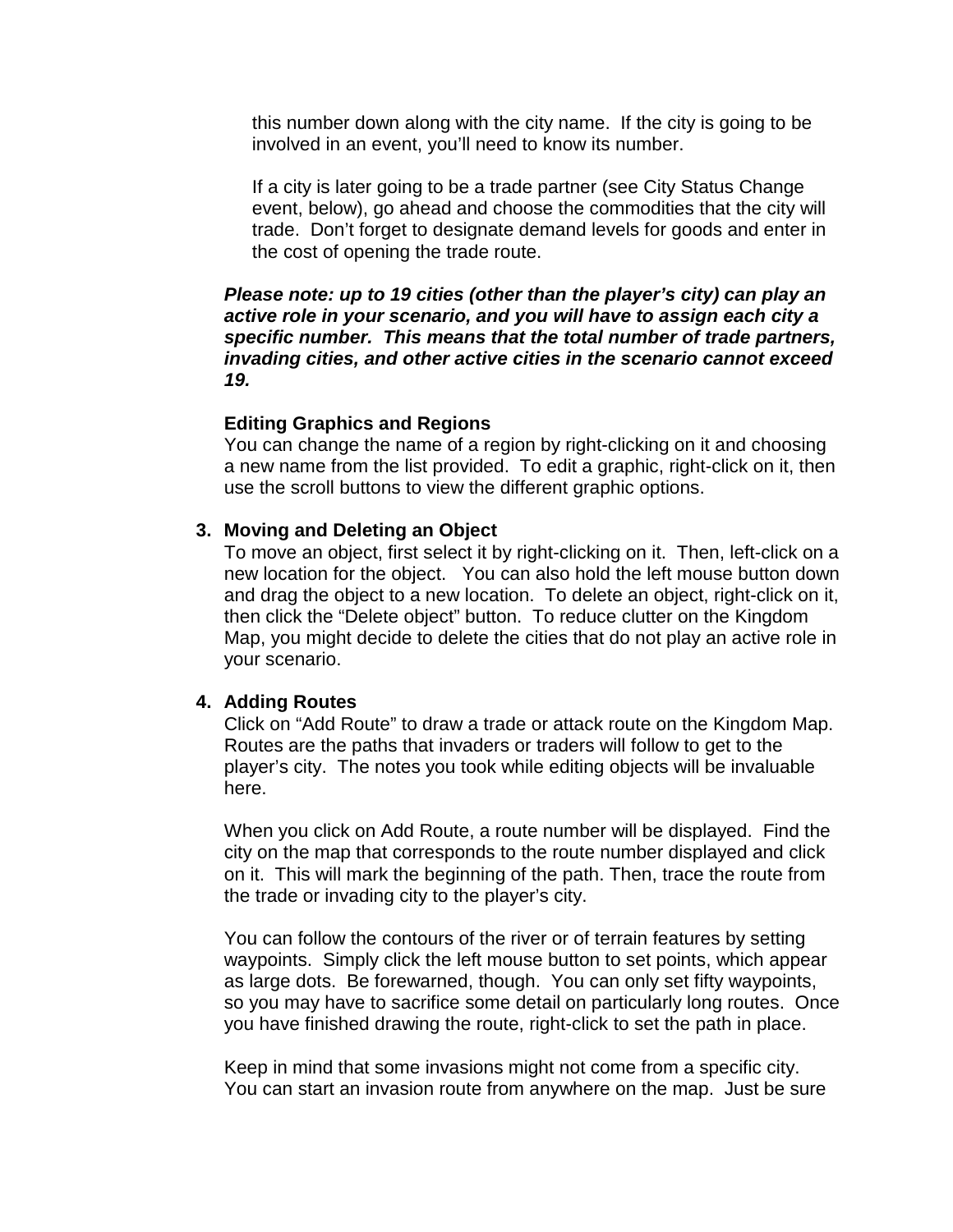<span id="page-5-0"></span>that the route number doesn't correspond with any of the cities in the scenario.

To switch between a land route and sea route, click the button below the Route Number.

Once you've drawn the route, you'll notice that the length of the route is displayed. The route length can be a useful guide to setting the cost of opening the trade route. In the interest of realism, longer routes should be more expensive. To set the route's price, click on "Edit Objects," rightclick on the city that you just set a route for, and enter in the price by clicking the button next to "cost."

To add more routes, simply click the "Add Route" button again and repeat the process. Don't forget to draw routes for cities that will later become trade partners through the City Status Change event.

Routes must be added in numerical order, and skipping numbers is not allowed. So, if you add routes one through five and then delete route two, you must rebuild route two before adding any other routes.

**Please note: you are limited to 19 routes. Each route does not necessarily have to correspond to a city (like the invasion route example above). However, if you have defined 19 different cities on the Kingdom Map, then each of the 19 routes will be associated with a city.**

### **5. Editing Routes**

To edit an already established trade route, click "Edit route." Click the top button and choose which route to edit by entering its number into the keypad. You can add new waypoints to the path by clicking on it, and you can move waypoints by clicking on them and dragging them to new locations. Delete waypoints by right-clicking on them.

### **6. Resetting the Map**

The Reset button will reset the Kingdom map to its default state. After resetting the map, all cities will be in their proper places on the map, will have trade goods appropriate to their historical locations and campaign trade statuses, and will be set as foreign cities.

**Resetting cannot be undone!** The first thing you should do after resetting the map is designate the player's city.

### **7. Setting Trade Prices**

Before you leave the Kingdom Map, you'll need to set the prices for commodities. Click the "General" button, then click "Set Kingdom Prices."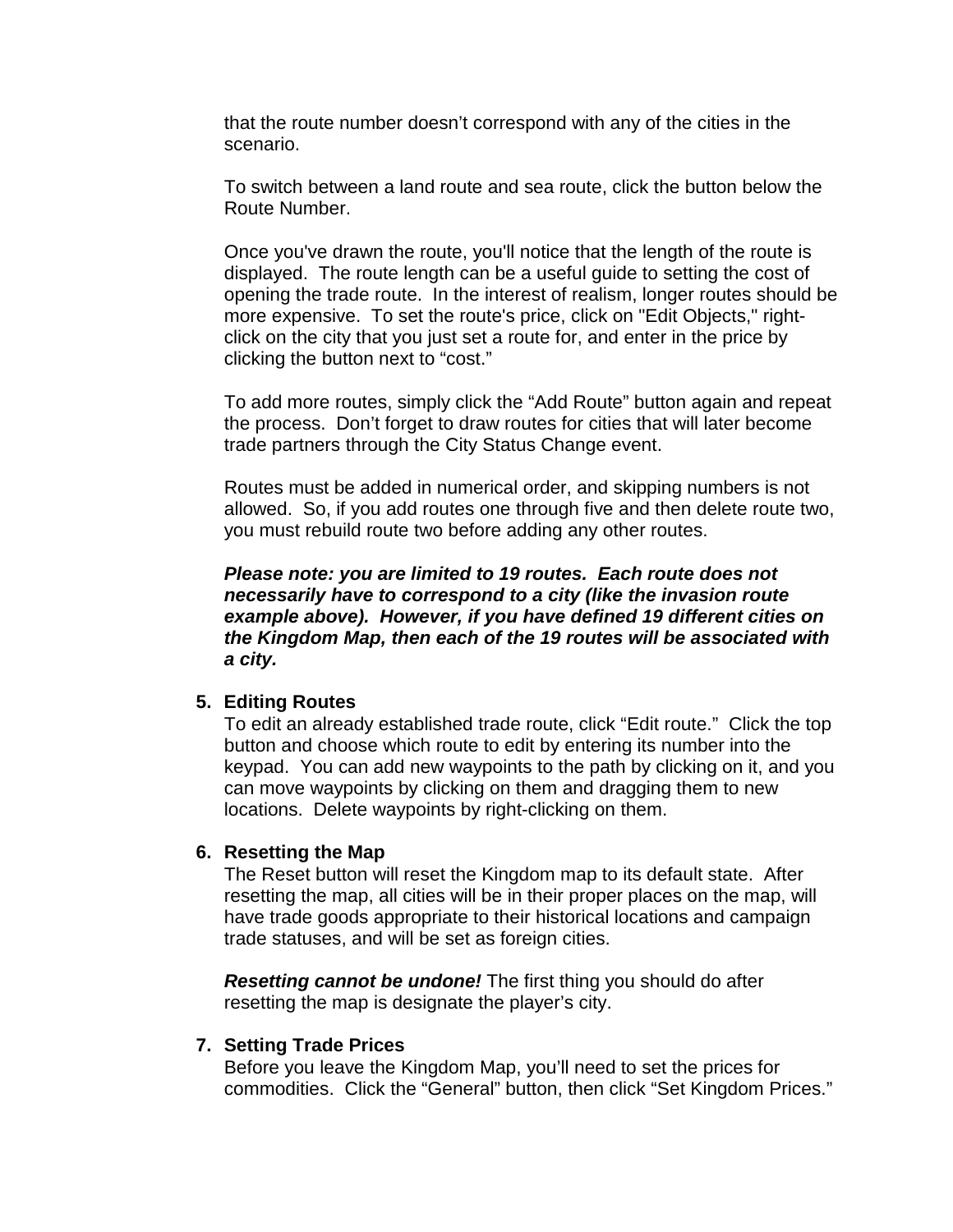<span id="page-6-0"></span>All the commodities available in *Pharaoh* appear, along with how much purchasers pay and sellers receive for them. Items not available in the scenario have prices of N/A. Click on the price you wish to change. When the keypad pops up, enter in the new price and click "Accept." You can set prices at whatever level you wish, and you may want to alter the prices to reflect situations that you'll create with events. For example, if your scenario takes place during a time of war, you might want to increase the price of copper and weapons. Think about what pricing will make your scenario seem more realistic (if that's your aim). The "Reset Prices" button will reset all prices to Pharaoh's default price set.

Now that you have defined different cities and their relationships with each other and established pricing for goods, you're almost ready to leave the Kingdom Map. Before you leave, make sure you don't have ready to leave the Kingdom Map. Click "OK" to return to the play area.

### **B. Designing Terrain**

This is usually everyone's favorite part of mission design. All the tools you need to landscape your territory are in the Control Panel. Starting from top left and moving from left to right, the buttons are as follows:

**Plain land button:** Use this button to put empty land down. When you begin, you are presented with a blank slate of nothing but land, so at first this button won't seem to do anything. It is most effective as an eraser if you need to remove terrain features later.

**Tree button:** Click this button to plant forests in the play area.

**Water and wetlands button:** When you click this button, you are presented with three choices:

**Water:** Use this button to design the flow of the Nile through the play area or to establish oases.

**Flood plain:** Click this button to designate the Nile's flood plain. Remember that the flood plain must be adjacent to the Nile.



**Marshland:** Click this button to place marshland in the region.

**Meadow button:** Use this button to place meadowland. The program automatically determines the fertility level.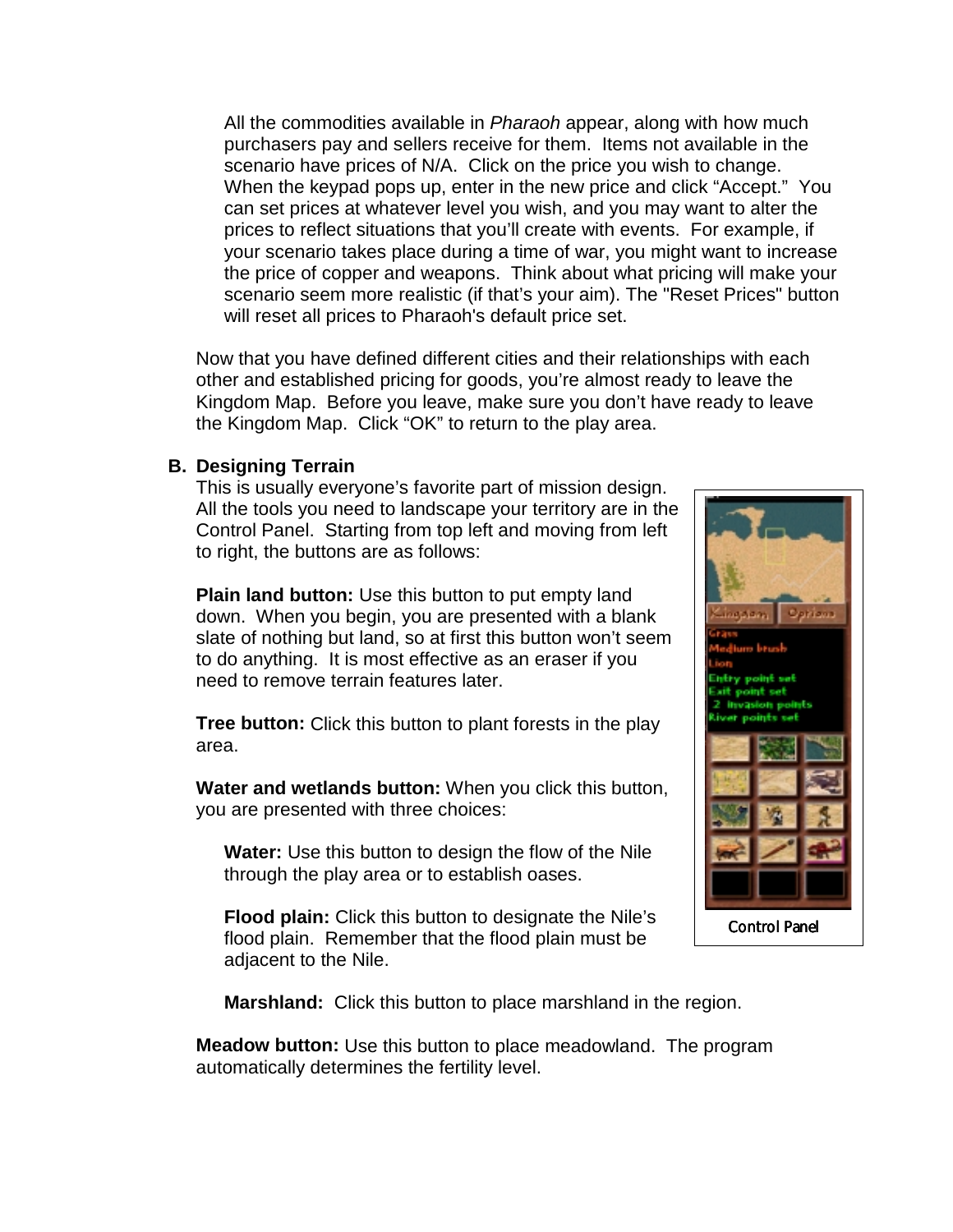**Road button:** Use this button to place any pre-existing roads (like the Kingdom Road).

**Rocks and dunes button:** Click this button to place the following types of terrain:

**Ordinary rock:** Place ordinary rock in the region if you intend on giving the player the ability to quarry stone or mine gems.

**Ore-bearing rock:** Ore-bearing rock contains copper and/or gold.

**Sand dunes:** Click this button to place sand dunes. The player can't build on sand dunes, but immigrants, emigrants and armies can walk over them.

**Cliffs:** Use this button to place cliff terrain. If your mission features any of the Royal Burial Tombs monuments or the Abu Simbel monument, an appropriately large expanse of cliff terrain is required for the monument(s) to be built "into." Otherwise, cliffs cannot have structures built on them and are impassible. Note that, at the minimum, cliff terrain must be placed in a "block of four" (i.e., a 2 x 2 block) or it will appear as ordinary rock. Use the "H" hotkey when in the Mission Editor to toggle the cliff graphics off or on.

**River points button.** Set river entry and exit points if the player's city is engaging in water-borne trade. The river entry and exit points must be placed along the borders of the play area and must be on the same body of water.

**Invasion points button:** If invaders are going to attack the player's city, you will need to specify invasion points. You can set up to eight land invasion points and eight sea invasion points. Invasion points must be placed along the borders of the play area.

**People points button:** Use this button to designate the spots on the play area from which migrants will enter or exit. These must be placed on the border of the play area and must be on the same land mass. Every play area must have people points. Otherwise, immigrants will never arrive. It's a good idea to draw a "Kingdom" road between the two points to give a visible cue where immigrants will arrive, although a road is not absolutely necessary.

**Animal points button:** Click this button to designate where animals will appear. Fishing points, which of course must be placed in the water, indicate where the fishing grounds are. If you would like dangerous animals to threaten the player's city, place killer spawn points. The game automatically chooses which type of killer you'll see based on the general climate of the region (see "Killer Types button," below, for more information about selecting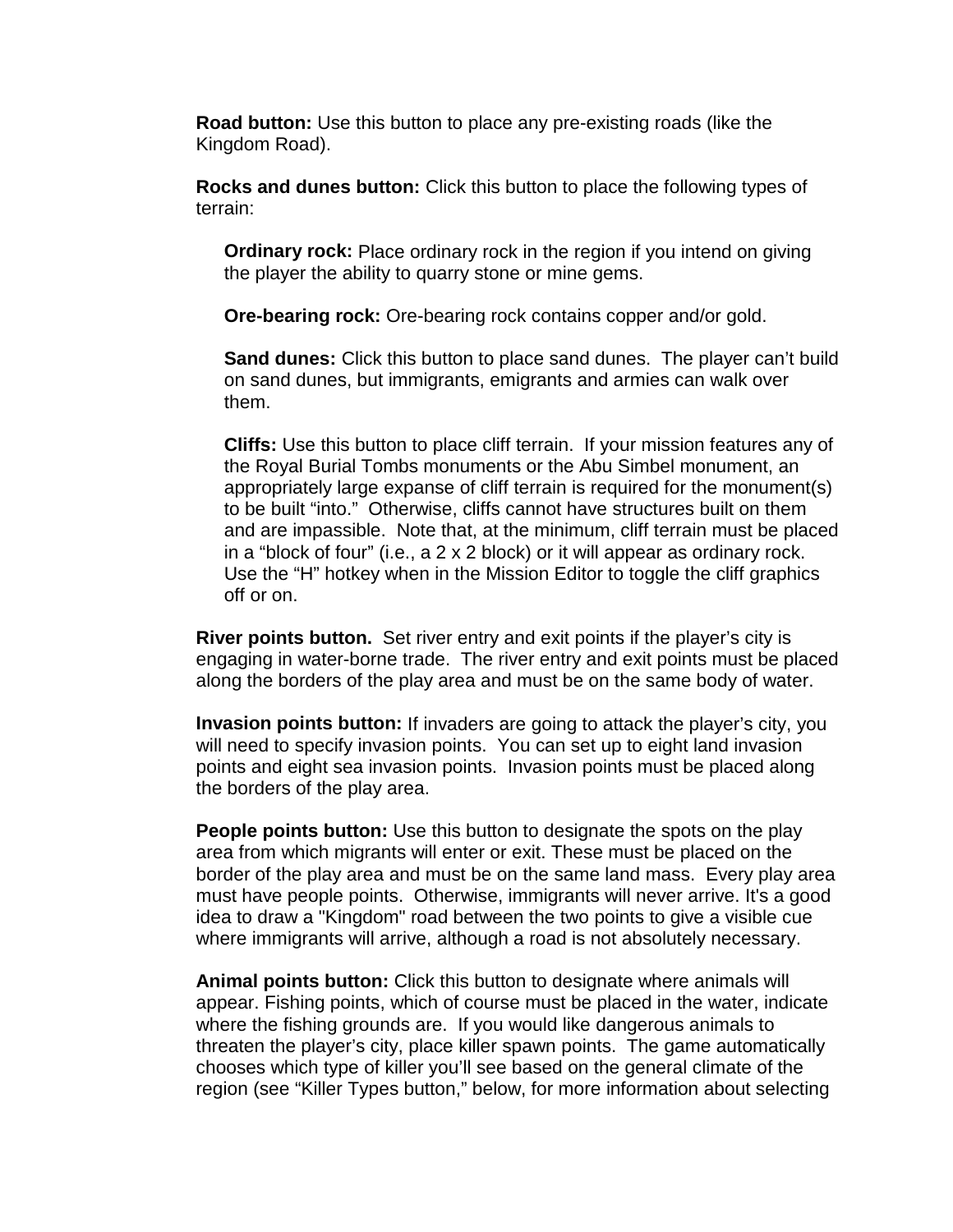which predator is available). Finally, place prey spawn points if you have given the player the option of hunting for food. Arid regions have ostriches, normal regions have antelope and humid regions have waterfowl. Some animal points can be only be placed upon certain terrain types. For instance, hyena spawn points must be on sand dunes.

Finally, if the city is going to be attacked by water, set some disembark points where enemy transport ships will unload their soldiers. When you set these points, carefully note the surrounding terrain. If you pick a point that is along a straight section of coastline (where you could build a building like a Ferry Landing or wharf), the enemy soldiers will disembark on the water and look very silly. Be sure to place disembark points along ragged coastline.

**Brushes button:** Click this button to change the size of the brush. The smallest brush changes one tile at a time, while the largest brush changes a wide swath.

**Killer Types button:** Click this button to choose between the two "killer types" available for each region. In the arid climate you can choose between hyenas or scorpions; in normal climate crocodiles or lions are available; in humid climate you can select either hippos or asps.

**Drop-down menus:** Two drop-down menus that you can access from the top of the screen will also be helpful to you. The File menu drop down lists basic (and self-explanatory) functions. The Resets menu drop down allows you to reset any points you have set. You can also refresh the map (keyboard command: alt-Z) from this location. Refreshing the map updates terrain tiles. Do this often to fix odd-looking tiles and to refresh the green grass coverage. The other drop-down menus refer to game options and game help.

**Miscellaneous:** Another helpful tool is Alt-D. Pressing Alt-D allows you to scroll beyond the visible edges of the map. This will help you place items that need to be on the edge of the map, such as river points, invasion points and people points. Press Alt-D again to return scrolling to normal.

Now that you are familiar with the basic tools, design the landscape. The black box beneath the radar map is a useful guide. It tells you the current brush size along with the terrain type you have selected. It also tells you if you have set people points, river points and invasion points. Use this guide as a checklist to be sure you have the bare necessities to make your scenario work.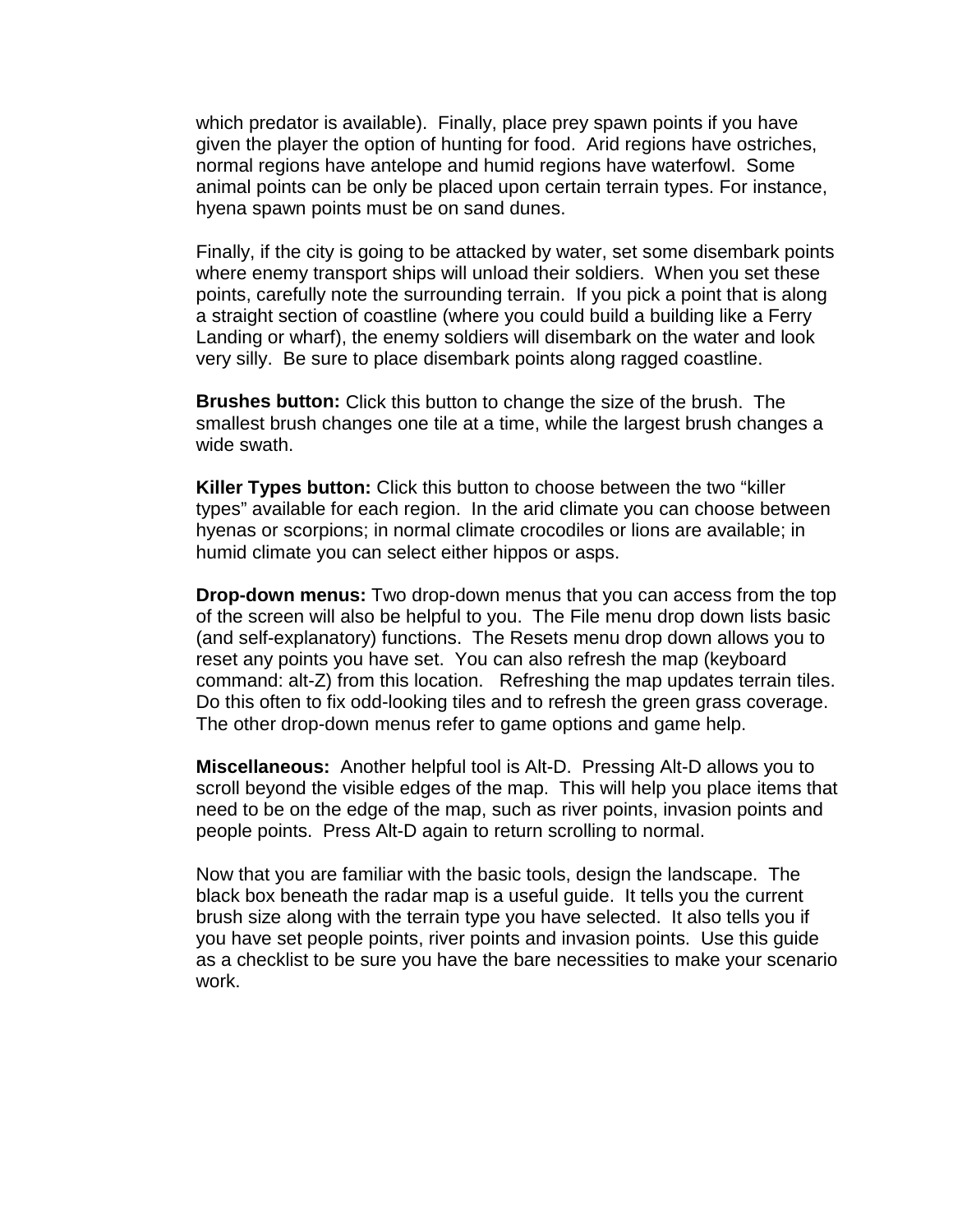## <span id="page-9-0"></span>**Landscaping Tips**

When designing the play area, keep the following tips in mind:

- ♦ **For realism, consider the city's location on the Kingdom Map and design accordingly.** For example, if the city is on the Nile, make sure the river flows through the play area in a way that matches the Kingdom Map.
- ♦ **Make sure to include terrain to support the area's raw materials and other buildings.** If the player's city has access to reeds, for example, make sure that you designate some marshland. On the other hand, don't include resource-bearing terrain if the player can't harvest it. For example, don't designate an area of ore-bearing rock if the player doesn't have access to copper or gold mines. If the player will be using coastal buildings like wharves, Shipwrights, Ferry Landings and Docks, make sure you create enough straight sections of coastline so that the player can place these buildings.
- ♦ **Don't go too crazy with unbuildable terrain.** As fun as it is to put plenty of sand dunes, rocks, cliff, water, flood plain and marshland down, don't put too much. Make sure you leave enough space for players to build their city.

## **C. Options Screen**

The Options Screen (not to be confused with the Options drop-down menu) allows you to set win conditions and other features in the game. To start, click the "Options" button located directly under the Radar Map. A panel will pop up with the following items:

**Brief Description:** Enter a brief description of your scenario in the space provided. When we say brief, we mean brief: there's a limit of 24 characters.

**Starting Conditions:** Click "Starting Conditions" to set up the basic parameters of the mission. You can adjust the following:

**Initial Rank:** Click on the button to choose a rank for the player. The rank will determine the player's default salary, the mansion and palace size in the mission, and whether the player pays yearly tribute (a Pharaoh does not have to pay).

**Start Date:** In the panel that pops up when you click start date, click the button on the left to switch between BC and AD. Click the button on the right to specify a new date.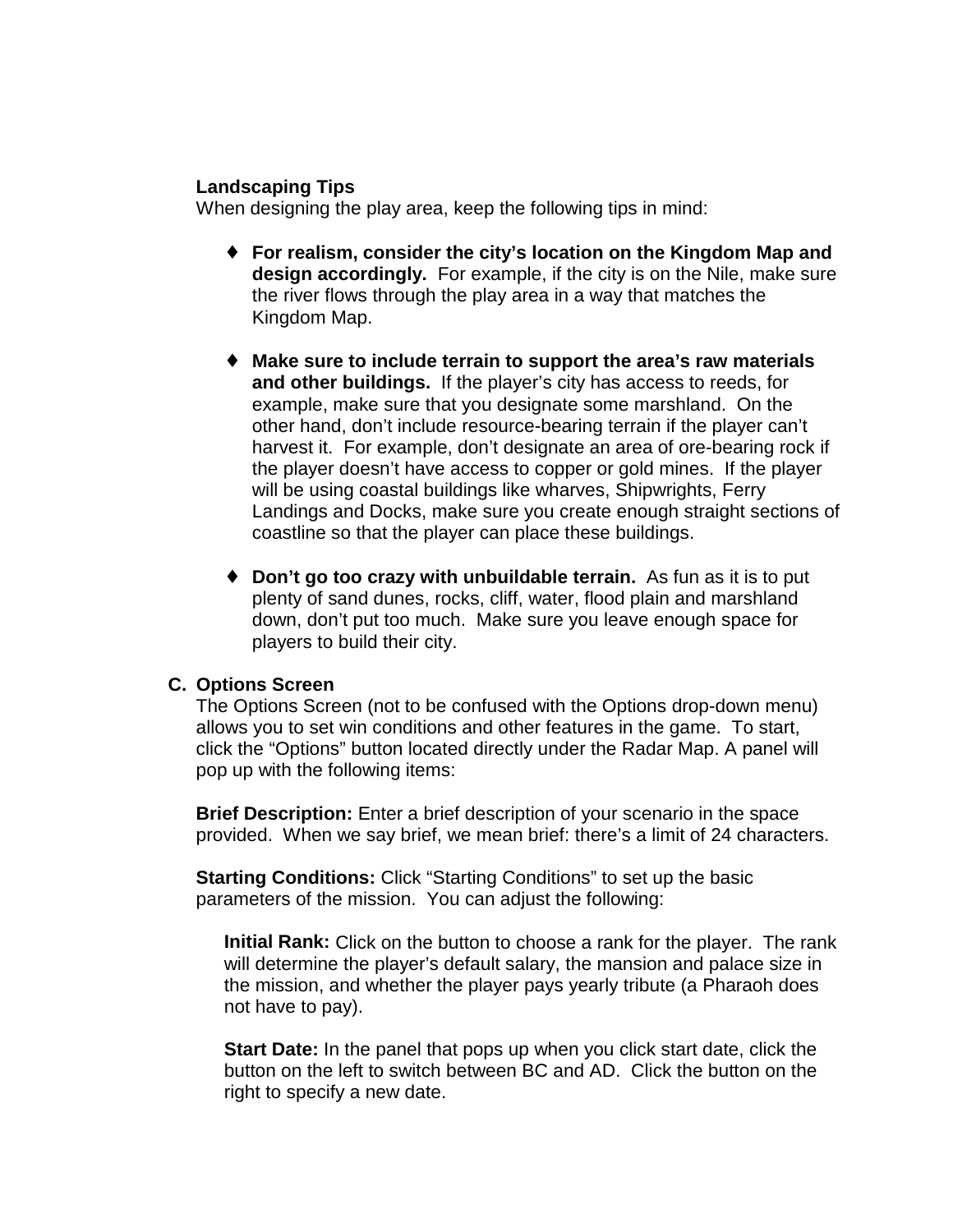**Initial Funds:** Click the button to specify the amount of starting cash the player will have.

**Pharaoh Gift**: Decide how much bailout money to provide the player, then click the button to enter in the amount.

**Milestone 25%, 50% and 75%:** Use the buttons next to the milestones to set a timeframe for when the player should meet 25%, 50% and 75% of the mission goals. If the player has not made enough progress, the Kingdom Rating will take a beating.

**Interest rate on debt:** Click the button to set the interest rate players will pay if they go into debt.

**Current Pharaoh:** Click the button to choose a current Pharaoh from the lists provided. The first list displayed contains most of the important Pharaohs of the Pre-Dynastic, Old and Middle Kingdoms (roughly, the 1<sup>st</sup> through  $13<sup>th</sup>$  Dynasties; c.3500 BC – c.1700 BC). The "Next Page" button displays a second list of Pharaohs of the New Kingdom through the Greco-Roman period (from the 18<sup>th</sup> through Ptolemaic Dynasties; c.1570 BC – 30 BC). Click on the "Previous Page" button to return to the first list.

**Player incarnation:** Click here to specify which Roman numeral appears after the player's name.

**Terrain Set:** Set the general climate of the play area here. Your choices are humid, normal and arid. The terrain set helps to determine the amount of grassland in the player's area. In arid regions, grassland extends five tiles from the water; normal regions 15; and humid regions 30. Take into consideration where on the Kingdom Map the player's city is. If you are shooting for realism, then delta cities should be humid, cities along the Nile should be normal and cities away from the Nile should be arid. If realism isn't your goal, then choose whatever you want.

**Events:** Because there is so much to say about events, they get their own, separate section. See below.

**Enemy:** Click on the button to the right of the "Enemy is" button to choose an adversary. If you click on the "Enemy is" button it will change to "Player fights Egypt as", in which case your troops will be represented by the "nationality" displayed in the right column, and your adversary will automatically be the Egyptian army.

**Gods Settings:** Click the "Gods Settings" button to determine which gods will have an effect in the scenario. In the screen that pops up, click the button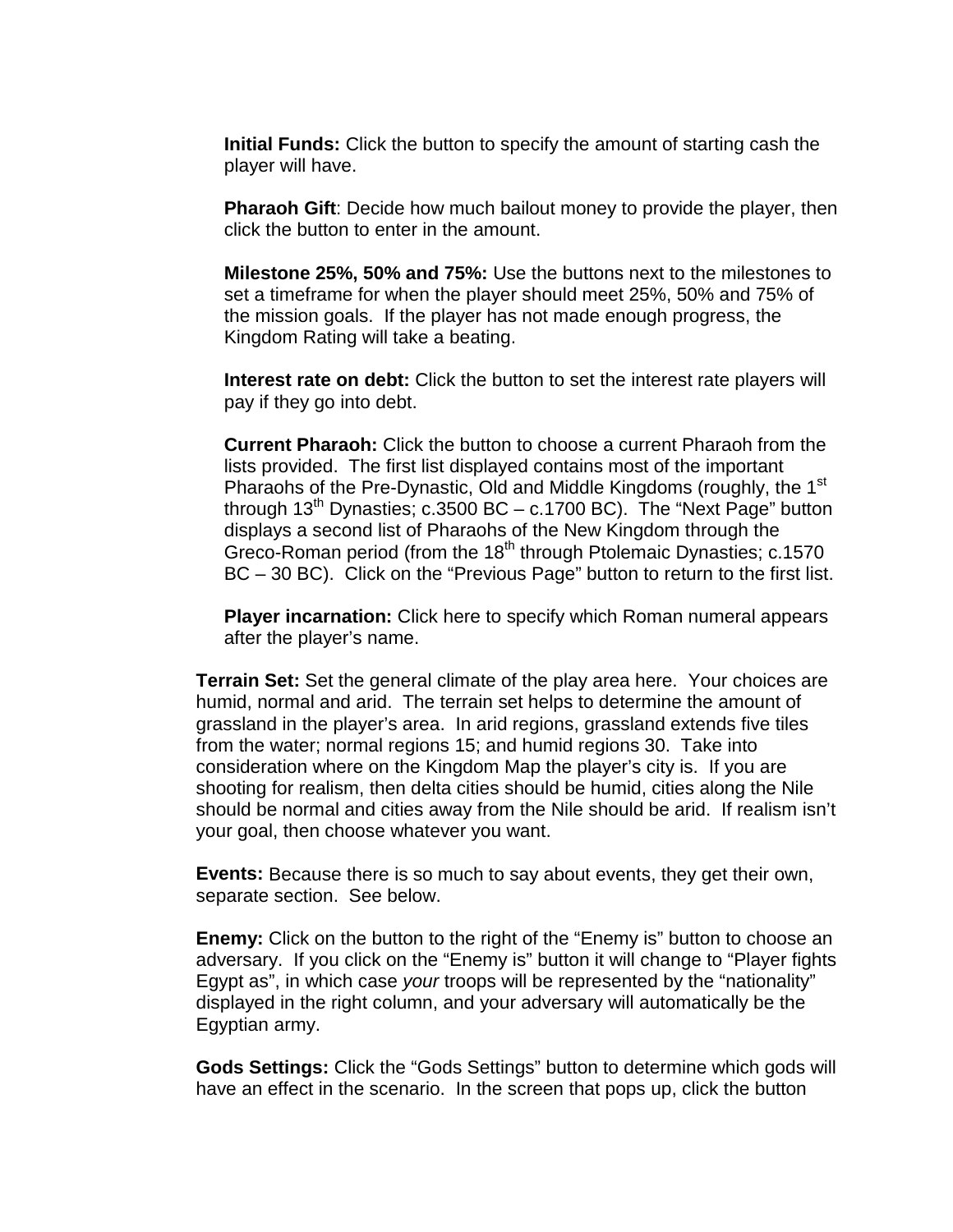next to each god's name to change the god's rank (ranks are patron god, local deity and unknown). Then, specify for each god whether a Temple Complex will be available. For unknown gods, the Temple Complex setting is automatically "No."

**Buildings Allowed:** When you click on "Buildings Allowed," a list of buildings appears. You'll probably notice right away that there are some notable exceptions from the list, namely monuments, manufacturers and raw material producers. We'll get to those in a minute.

First, decide which structures you want the player to be able to build. A good rule of thumb is to remove structures the player won't need. So, for example, if you haven't given the player access to copper (either through importation or through mining), you should remove Chariot Maker from the list. To remove the Chariot Maker, simply click on it. It will appear in yellow, indicating that it will not appear in the mission at all. If you haven't given the player a means of importing chariots, you should remove Fort: Charioteers, too.

You won't need to worry about choosing specific manufacturers or raw materials producers. The program will pick appropriate buildings automatically based on the information you provided on the Kingdom Map. If your city can produce or import a raw material, then the appropriate manufacturer will be available.

Gold Mines are an exception to this rule. You must turn Gold Mines off in this panel if you do not want the player to have access to them.

You'll get to pick the monuments you want the player to build in the next step, selecting Win Criteria.

**Win Criteria:** After clicking this button, a panel pops up with a range of settings. Here's what each setting does:

**Open Play:** Set this to "Yes" if you want the mission to have no set ending (e.g., it's impossible to win). The only way a player can lose in Open play is if her city is destroyed by enemies. If you want the player to be able to win the mission, set Open Play to no. Next to the yes/no button is another button with a number on it. It doesn't do anything – it's just there for show.

**Housing Level:** Adjust this setting if you'd like the player to evolve housing to a certain minimum level. Click on the button on the left to set the number, and click on the button on the right to choose the level.

**Culture Needed:** First, specify that a certain Culture Rating is required to win by clicking the button on the left to read "Yes." Then, click the button on the right to set the Culture Rating level.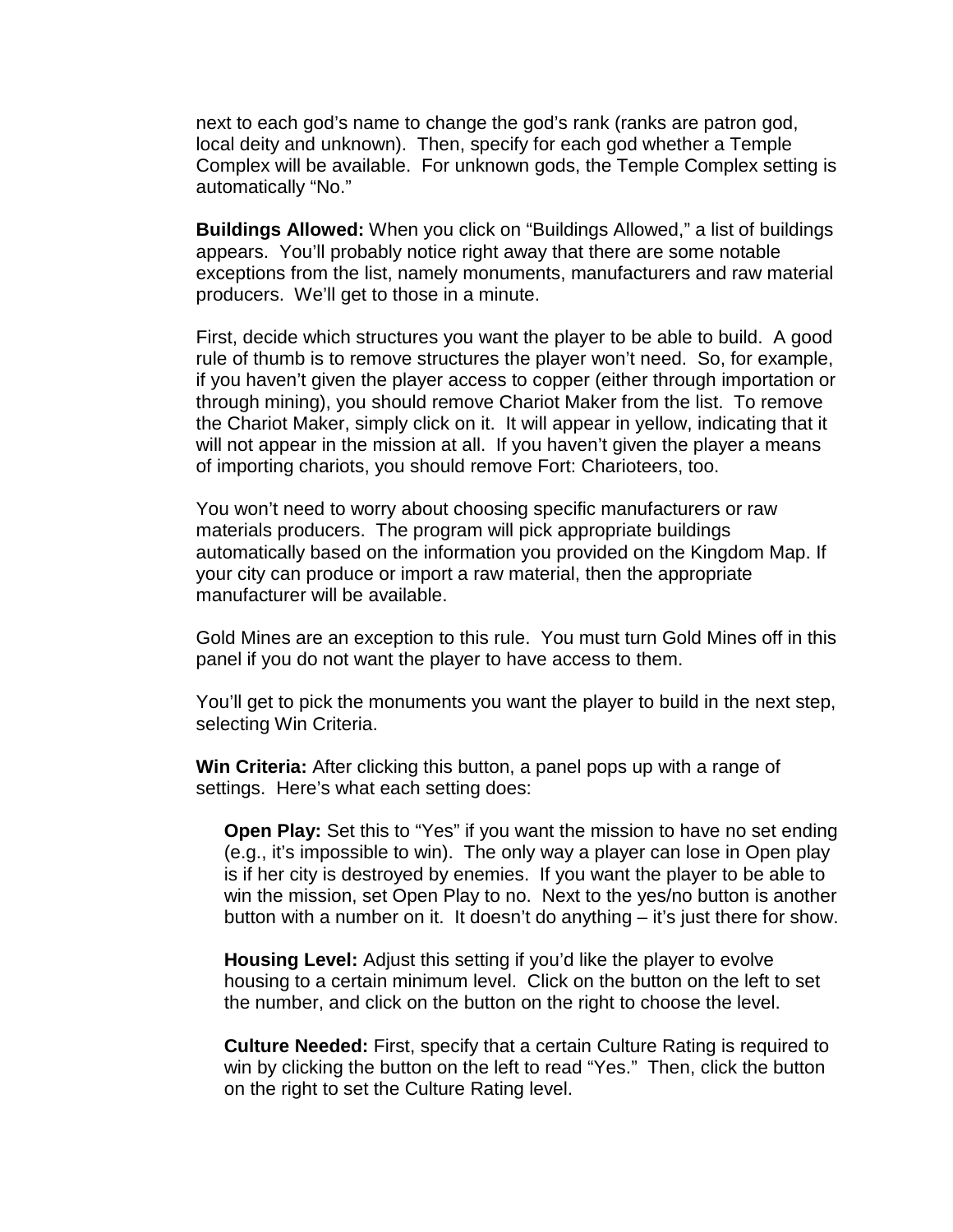**Prosperity Needed:** The Prosperity Rating requirement is set in exactly the same way as the Culture Rating requirement.

**Number of Monuments:** Yes, it's what you've all been waiting for. Before you go hog-wild requiring players to build umpteen monuments, be aware that the maximum number of monuments a player can build is three. Some monuments cannot peacefully co-exist with other monuments (for example, you can't build both a Stepped Pyramid and a Bent Pyramid in the same mission), and the program will automatically eliminate certain choices. The commodities set on the Kingdom Map also limits the types of monuments available. For instance, if the player cannot import granite from a trade partner or quarry it himself, then Obelisks will not be available.

To choose the monument(s) for your mission, press the "Select monuments" button. In the screen that appears, press the button in the top-left corner to specify a monument era. The choices are "Pyramids", "Valley of the Kings", "Abu Simbel" and "Alexandria". The selected era will determine the monuments available, as per the list below.

|                            | <b>Pyramids</b> | Valley of | Abu           | Alexandria |
|----------------------------|-----------------|-----------|---------------|------------|
| <b>Monuments Available</b> |                 | the Kings | <b>Simbel</b> |            |
| Sphinx                     | 头               | Å         | 头             | Å          |
| Sun Temple                 | 歭               | 头         | 歭             | 歭          |
| <b>Small Obelisk</b>       | 头               | 头         | 头             | 头          |
| Large Obelisk              | 头               | Å         | 头             | 头          |
| <b>Mausoleums</b>          | 头               | 头         | 头             | 头          |
| <b>Bent Pyramids</b>       | 头               |           |               |            |
| <b>Mudbrick Pyramids</b>   | 头               |           |               |            |
| <b>Stepped Pyramids</b>    | 歭               |           |               |            |
| (regular) Pyramids         | 头               |           |               |            |
| <b>Mastabas</b>            | Å               |           |               |            |
| <b>Royal Burial Tombs</b>  |                 | 头         |               |            |
| Abu Simbel                 |                 |           | 弄             |            |
| <b>Pharos Lighthouse</b>   |                 |           |               | 头          |
| Alexandria's Library       |                 |           |               | 弄          |
| Caesareum                  |                 |           |               | Å          |

When choosing a monument, you'll notice that Mausoleum is listed three times in the monument list. That's because there are three different Mausoleum graphics. The only difference among the three Mausoleums is appearance; they each require the same amount of raw materials.

If you've chosen a tomb (Pyramid, Mastaba, Mausoleum, or any of the four Royal Burial Tombs) for one of your monuments, you can also select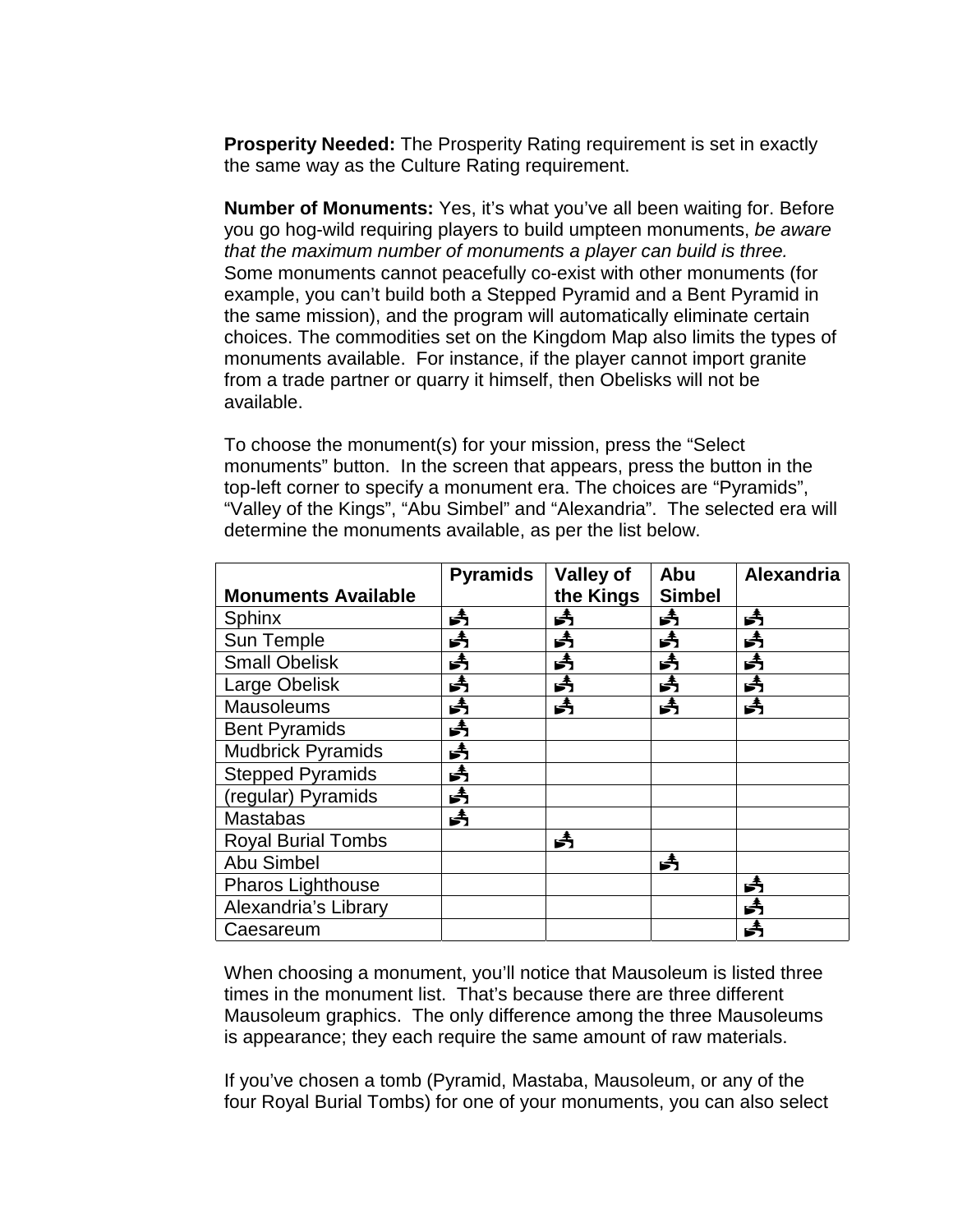burial provisions. Click on the burial provision you'd like to require and specify an amount. Keep in mind that, except for stone and chariots, quantities are expressed in hundreds. If, for example, you want the player to dispatch 800 pieces of pottery to the tomb, click on pottery and enter 8 on the keypad. If you enter in 800, you'll actually be requiring the player to send 80,000 pieces of pottery to the tomb. That's a lot of pottery!

For stone and chariots, the number you enter equals the number you are requiring. If you enter in 8 for granite, you will be requiring the player to dispatch 8 blocks of granite.

As you pick monuments and burial provisions, the monument rating is automatically calculated.

Right-click on the monument screen to close it. You'll notice that the number of monuments displayed on the Win Criteria screen's "Number of monuments" button is automatically updated.

**Kingdom Needed:** Decide whether or not you will require a specific Kingdom Rating and set it in the same way you set the Culture and Prosperity Ratings requirements.

**Time Limit (Losing Time):** If you want the player to complete all the requirements within a certain timeframe, set a Time Limit. Click the first button until it reads "Yes," then click the second button to specify the maximum number of years that the player has to complete the scenario. In this type of mission the player wins *immediately* any time he or she meets or exceeds all conditions within the allotted time.

**Survival (Winning Time):** With this setting enabled, the player wins after he or she survives for the amount of time you specify and has met any other Win Conditions you've set.

**Winning Population:** Set the minimum population the player needs to win here.

**Flood Plain Setting:** This setting controls when the Nile floods, how long the flood lasts and the average quality of the flood. Begin by clicking on the "Flood Plain Setting" button. In the panel that pops up, click on each button to cycle through your choices. If your scenario's map has no flood plain the "Flooding quality" should be set to "none."

**Scenario Picture:** You can change the picture that appears with the mission description by using the scroll buttons underneath the image.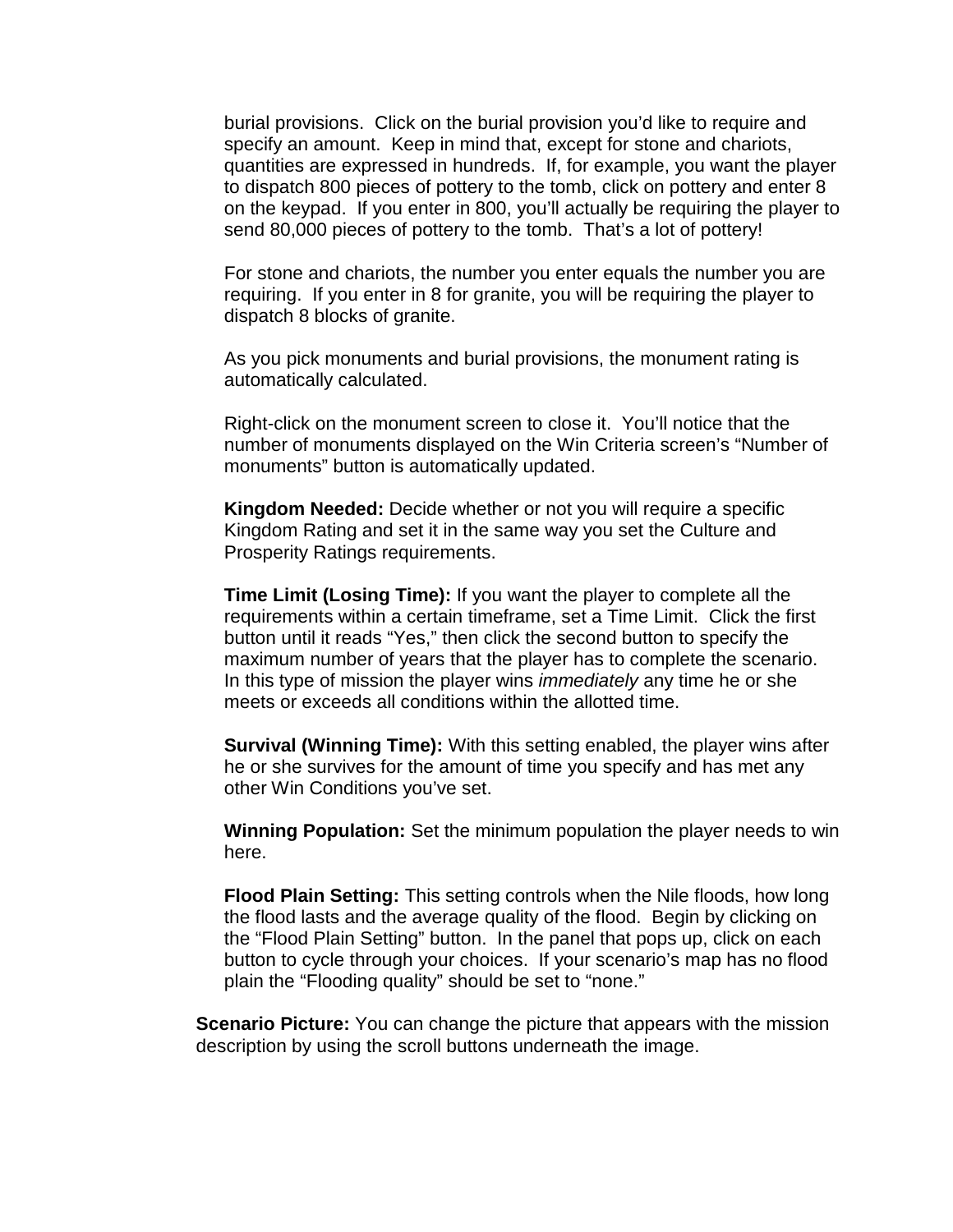### <span id="page-14-0"></span>**D. Events**

Events help to put meat on the bones of your scenario. With events, you can create unique story lines that test the player's skills. And, you have plenty of different types of events from which to choose.

Here is where all the notes you took while editing the Kingdom Map will come in very handy. You did take notes, didn't you? You will especially need to know which route number you've assigned each city in the game.

When you click on "Events," the Event Summary panel pops up. At the bottom are two buttons, "Add Event" and "Delete Event." When you add an event, its basic details will be listed on this screen. Click on "Add Event" and then click the new button that appears to get started. You can plan up to 120 events.

## **The Event Planning Interface**

The Event Planning interface looks a little daunting at first glance, but it really is fairly easy to use. Depending on the type of event you are planning, the interface changes, usually presenting you with only the buttons you'll need to specify the parameters of your particular event. There are some basic characteristics you'll need to determine for every event. These are:

## **How is the event going to occur?**

Events can occur in four different ways. They can be one-time events, recurring events, triggered events or triggered by favor events. One-time events are just that – they occur only once. Recurring events happen over and over. A triggered event happens as a result of another event or as a result of a player's action (or inaction). The button to set this characteristic of the event is on the right side of the screen at the top.

Triggered by favor events happen when the player's Kingdom Rating sinks to zero. There can only be one triggered by favor event, and it is always an invasion, usually by Pharaoh's army. To choose a triggered by favor event, first specify Invasion as the event type, then set up the event (see below).

### **When will the event occur?**

Once you figure out how the event will occur, you'll need to determine when the event will occur. The buttons governing event timing run in a column down the left side of the screen. The timing of events is expressed as a "how long after . . ." function. Depending on whether the event is triggered, one-time or recurring, the timing buttons will change slightly. For one-time events, you must pick the month and the number of years after the scenario begins that the event will take place. If you specify a range of years (for example, five to ten), the program will pick at random a year between the two you choose. If you want the event to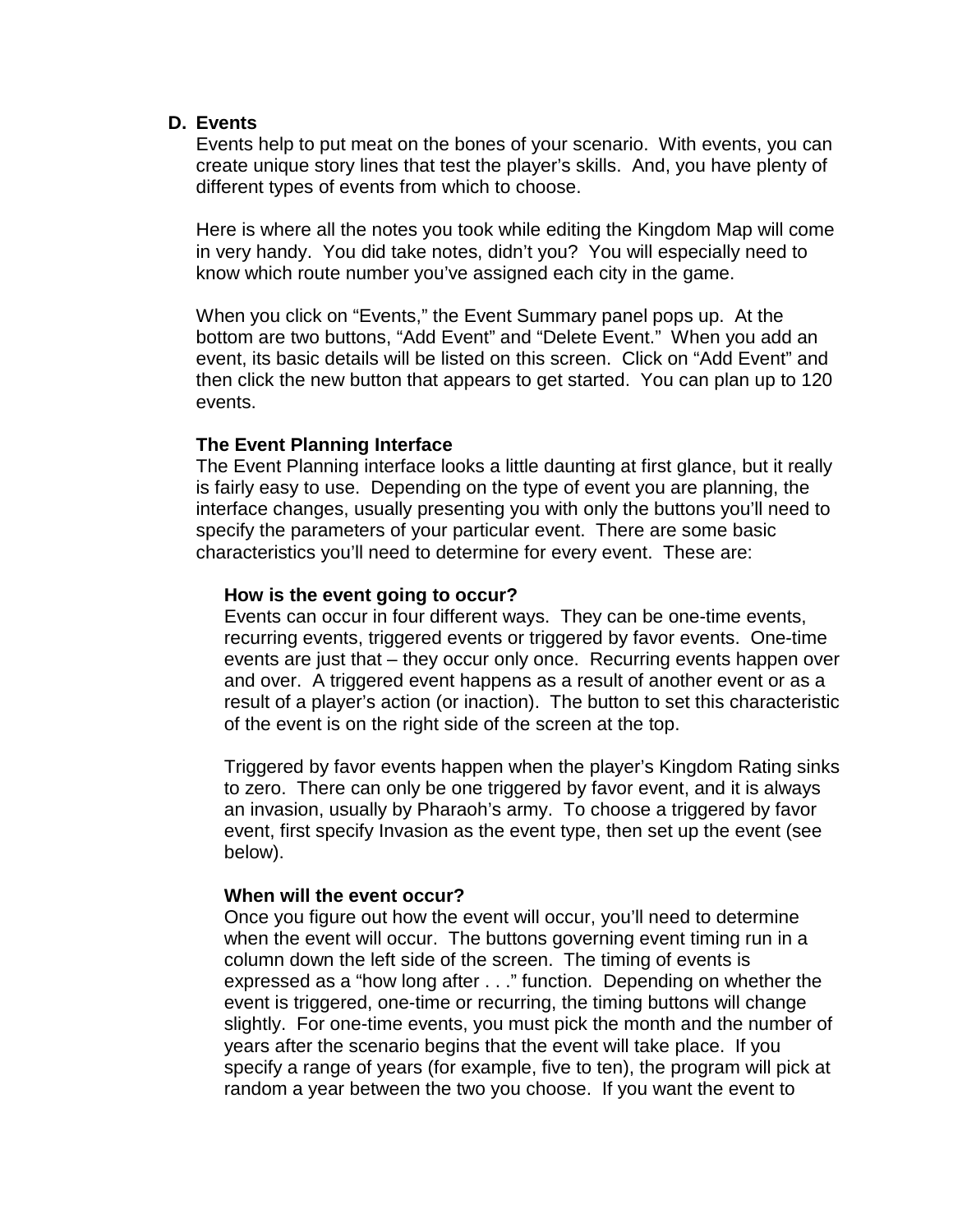occur in a specific year, simply make sure that the top year button matches the bottom year button.

For recurring events, you also need to pick a month and a range of years. This time, though, the range of years indicates when the event will first happen and how frequently the event will occur. For example, if you set up an event to occur three to six years after the scenario begins, it will take place for the first time within that time range, and then continue to take place every three to six years. Be careful not to set the event to occur in year zero; otherwise, the event could happen almost constantly.

With triggered events, you specify how long in months after the first event ends (the thing that causes the triggered event) that the triggered event will occur.

#### **What is the event going to be?**

Of course, you need to specify which event is going to take place. Click on the middle button in the top row to see the list of events. You have 20 from which to choose, and each event type offers a lot of flexibility. The events are:

**Requests.** The requests interface is probably the most complex you will encounter. But, once you familiarize yourself with planning a request, planning other events should be easy as pie.

Begin first by deciding who will be doing the requesting, pharaoh or another city. You can switch between the two by clicking the button at the top left, located next to the event number. Then, decide the reason the request is made. Click the button underneath the one that reads "Request" and choose from the list provided.

Once you've specified the reason for the request, choose the commodity that will be requested. Beneath the reason button are three buttons. Click on the first button and choose a commodity. You can choose a commodity for the second and third buttons, too. The program will pick one of the three commodities you've specified when the time comes for the request. Depending on the reason for the event, the commodities you can choose change (for example, you can only choose from the different types of food for the Famine request). If you choose "Egyptian city under attack" or "Distant battle" as the request reason, troops will automatically appear as the item requested. Now, decide which city is requesting the goods (or, if pharaoh is the requestor, which city will receive the requested goods). Beneath the "Item requested" buttons are two buttons with numbers. These numbers correspond to the other cities you've designated in the game (aren't you glad you wrote down their numbers?). If you want a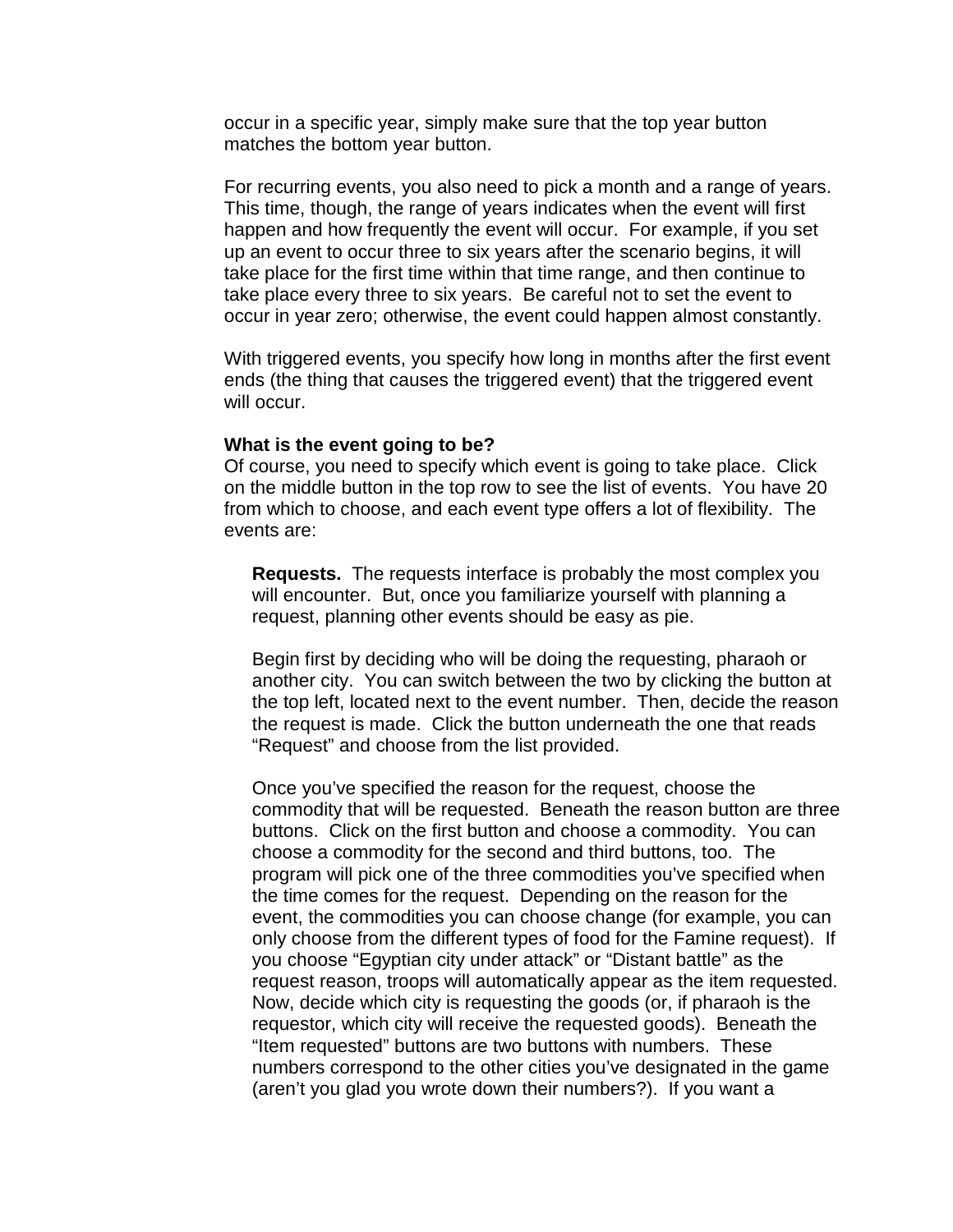

event.

specific city to request the item, make sure the two buttons match. If you want the program to decide which city will request the item, enter in two different numbers. The program will pick a city number from the range you specify.

You also need to decide how much of the item will be requested. Generally, the amount you specify will be translated into hundreds of units. For example, if you want the request to be for 500 pieces of pottery, enter the number 5 into the first amount blank. **There are some notable exceptions to this rule, namely soldiers, stone, chariots and debens.** For soldiers, the number is the strength of the enemy force, which is roughly the amount of untrained archers or infantry needed to win the battle. Keep in mind that some military units (like charioteers) are stronger than others. For stone and debens, the number you enter in will match the number requested (if you want a request of 200 debens, enter in the number 200, not 2).

If you specify two different numbers in the blanks provided, the program will choose an amount from the range you've specified.

Now, decide how long the player has to comply with the request by clicking on the button next to the date buttons. Please note that for Troop Requests, the time you specify might not match the time that's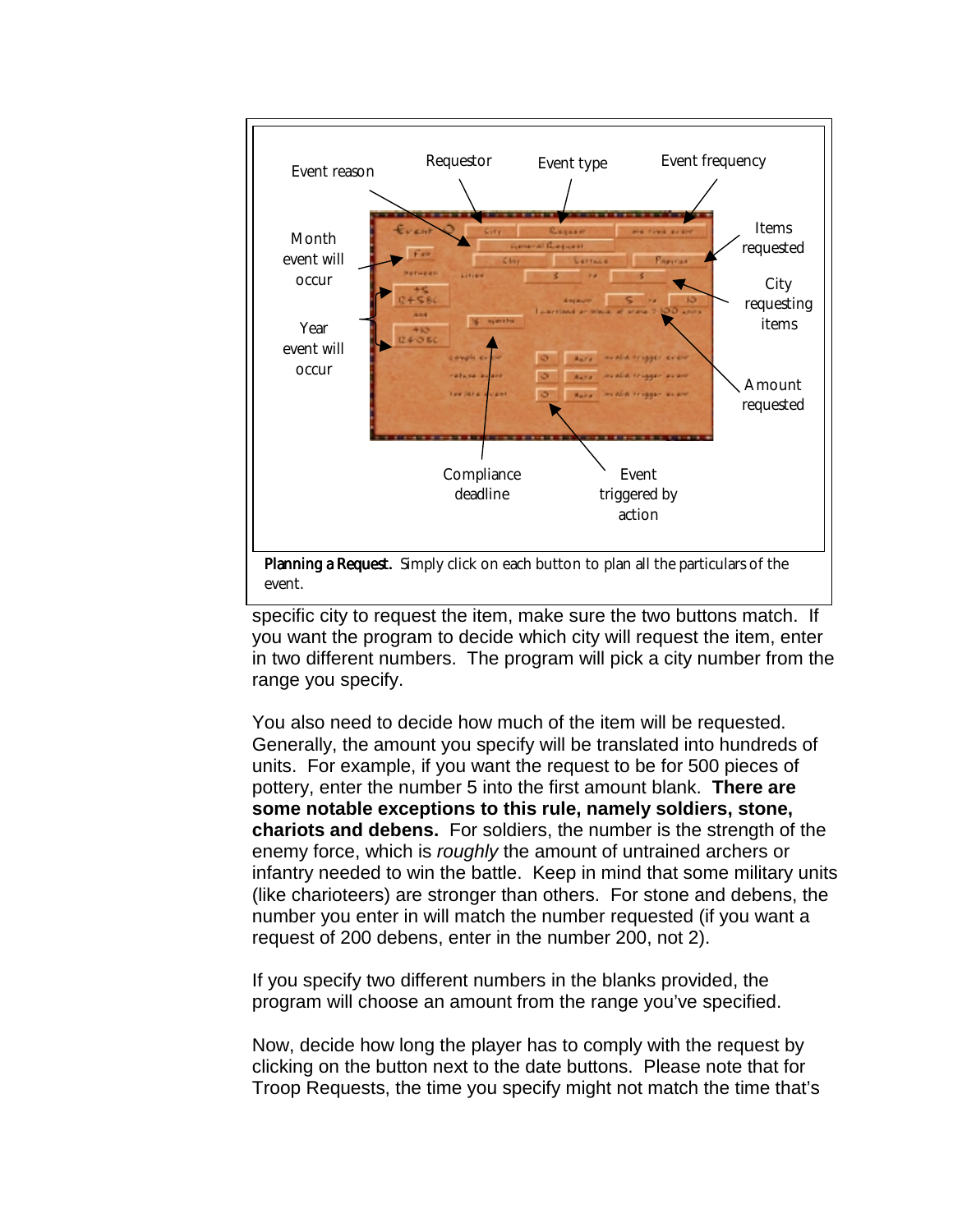given in the game. Distance between your city and the city making the request is taken into account.

You have now planned a basic request. Congratulations!! But wait, you say, what are all those buttons at the bottom for? Those boxes help you link events together, but we'll get to that later.

**Gifts.** Gifts are simply requests in reverse. The fields you will have to specify are whether it's pharaoh or another city making the gift, how the gift will occur (one-time, recurring or triggered by another event), what the gift will be, how much of the gift will be given and when the gift will occur. If another city is giving the gift, you'll also need to specify the city's number. As in the request event, you can introduce a little randomization by listing three different commodities, a range of amounts and a range of different cities that are offering the gift.

**Invasions.** Invasions are essentially bad gifts that can't be refused. First, decide who is doing the invading. Your choices are pharaoh's army, the Egyptian army, the enemy army or the Bedouins. Click on the button next to the word "Route" to choose a specific attacking city or invasion route. Then, decide where on the play area the invasion will occur. This is a much more important step than it might seem. If you want the invasion to come via land, then use invasion points 1-8. If you want the invasion to come via water, use points 9-16. Next, decide how large the invading force will be. Enter in a specific number of invading soldiers, or specify a range of soldiers from which the program will choose. If the invasion is coming by water, also choose the number of invading warships. Click on the button to the right of the date buttons to set the amount of warning time the player will have. Beneath the warning time button is a button that determines the invading force's primary target. Click on it to see your choices.

Invasions can also occur as a result of the Kingdom Rating falling to zero. Simply set up an invasion and click the top right button until it reads "Triggered by favor."

**Sea/Land Trade Problem.** This event will shut down land or sea trade for a limited period of time.

**Wage Increase/Decrease.** Specify the amount of the increase or decrease by clicking the buttons next to "amount."

**Demand Increase/Decrease.** Use these events to change the amount of a commodity a particular city is willing to trade. The notes you took while editing the Kingdom will come in extremely handy here. First, choose a trade city and enter its number in the buttons next to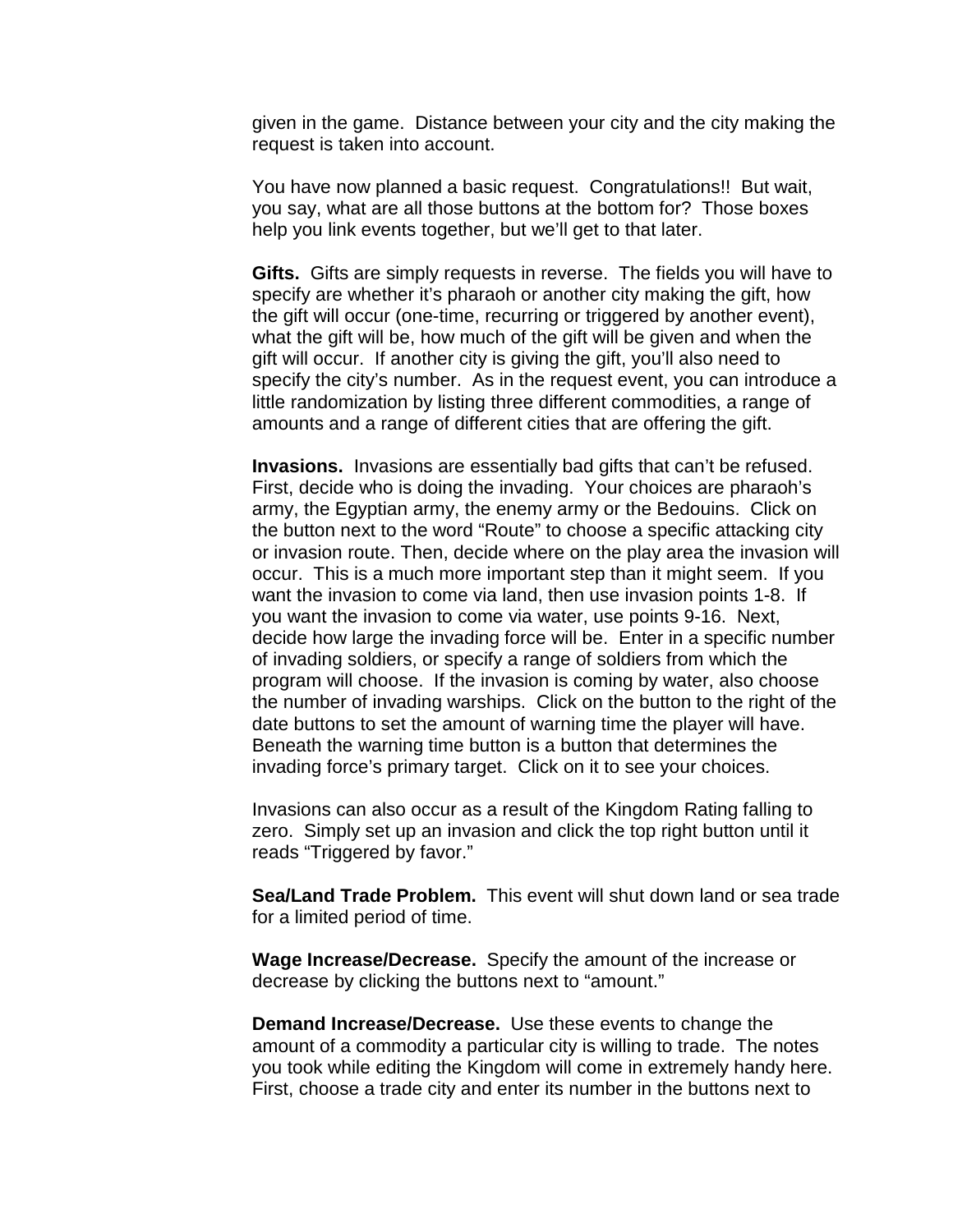the word "cities." Now, review the commodities that the trade city trades with the player's city. Above the word "cities" are three buttons. You can choose a specific commodity, or specify up to three different commodities and let the program choose one. Just be sure that the trade city buys or sells the commodities you specify.

**Price Increase/Decrease.** Use these events to change the price of a commodity. This event is easy to plan: first choose the commodity whose price you want to change. Then, specify the amount the price will increase or decrease. You can also allow the program to choose from three different commodities that you specify and to pick the increase or decrease from a range.

**Kingdom Increase/Decrease.** Again, this is another easy event to plan. All you need to do is specify the amount of increase or decrease in the buttons next to amount. You'll also see buttons next to the word "cities." You can leave these alone.

**City Status Change.** Use these events to significantly change the player's world. Once again, the notes you took while editing the Kingdom map will be invaluable here. Cities can change in the following ways:

Egyptian city falls. If an Egyptian city falls, its status will change from "Egyptian city" to "foreign city." Trade relations will not be disrupted.

Foreign city conquered. When a foreign city is conquered, its status will change from "foreign city" to "Egyptian city." Trade relations will not be disrupted.

Trade route now available. When this event occurs, a city that previously was not trading with the player will begin trade.

Trade route shuts down. A trade route that was offered to the player will be shut down if you choose this event.

Trade city under siege. Trade with the city under siege will be stopped.

Once you've chosen an event, you need to choose the city to which it will happen. Here's the tricky part, especially if you didn't take notes. The event you choose and the city it happens to must be compatible. For example, if you've chosen the event "Foreign city conquered," but you enter in an Egyptian city, the event will not occur. Just be sure that the event you choose can actually happen to the city you specify.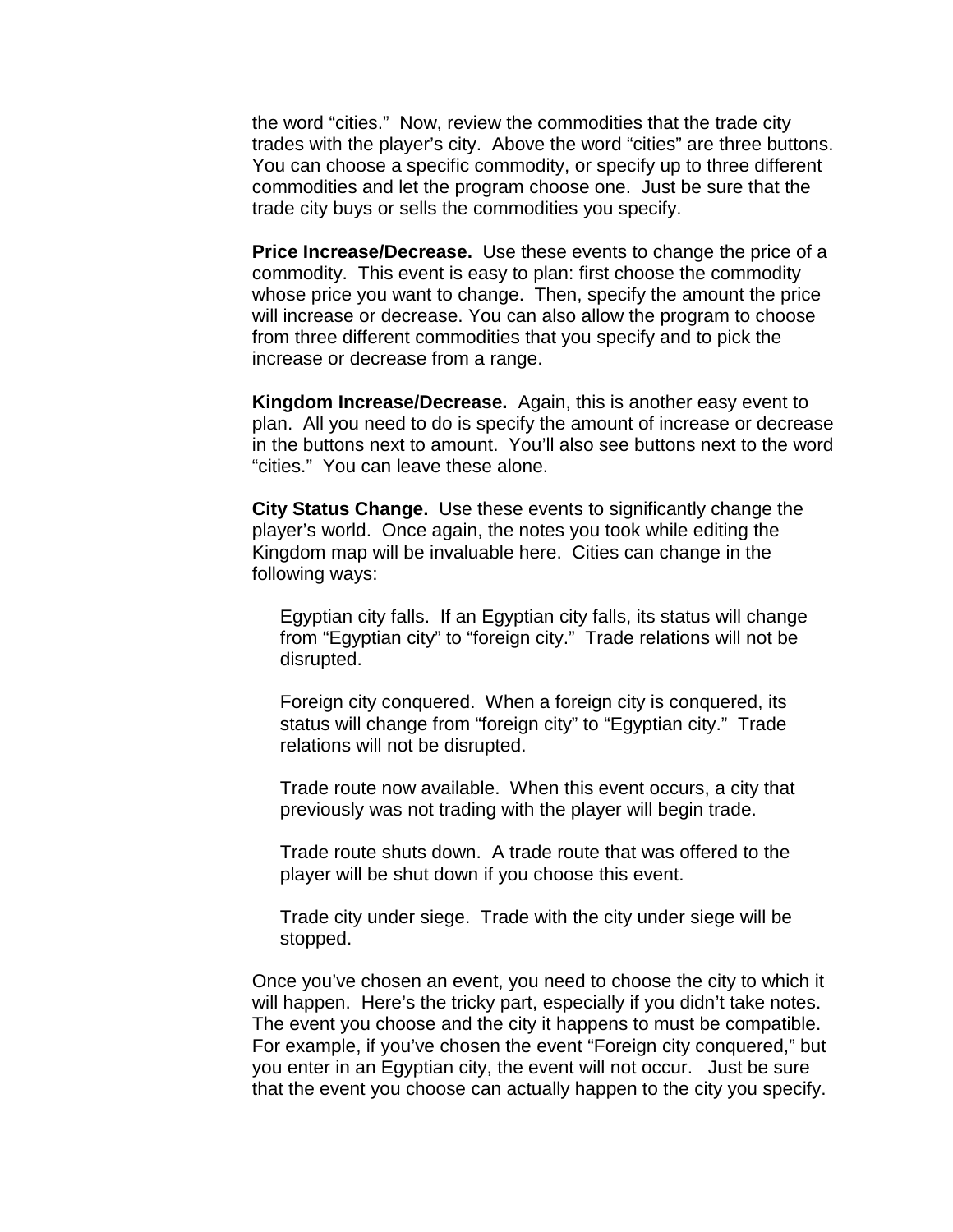This is also your opportunity to introduce new trading routes to the player. The process for doing this begins when you edit the Kingdom Map. Set up the city that will trade with the player later the same way you set up any other trade city. Only, in the city status blank, make sure the city's definition is "Egyptian city," "Foreign city" or "Pharaoh city." Then, create the event that will open trade with the city to the player. Make sure you enter in the correct trade route number.

**Message Event.** Message events report news and are generally triggered events.

**Contaminated Water.** When the city's water is contaminated, city health takes a large dive.

**Gold Mine Collapse/Clay Pit Flood.** The results of these two events are similar. Depending on the event you choose, either a Gold Mine or a Clay Pit will be reduced to rubble. The doomed building will be selected at random.

**Failed Flood/Perfect Flood.** Use these events to inject even more unpredictability into the Nile's flood. If you choose Failed Flood, the inundation will not occur at all. The Perfect Flood event yields – you guessed it – a perfect flood.

**Plagues.** The four plague events (Plague of Locusts, Plague of Frogs, Hailstorm, River of Blood) can be used to make life more difficult. Specify the duration (in months) of the Plague of Frogs and River of Blood events using the "amount" buttons. To make sure that there is enough time for each of these events to occur, set the amount to three to four for River of Blood and four to eight for Plague of Frogs. Furthermore, in order for the locusts to show up during the year that you specify, make sure you set the even to occur at least three months before your mission's inundation begins. For example, if the inundation occurs in "late July," the Plague of locusts event should occur in April at the latest.

**Crime Wave.** The Crime Wave event will unleash a number of tomb robbers or thieves. Tomb robbers appear if burial provisions are present in the mission and have been dispatched by the player; otherwise, thieves will strike. Use the "amount" values to define the number of criminals generated.

#### **Linking Events: a Tutorial**

Linking events together adds robustness to the scenario's story line and gives the player an active role in the direction of the story. Pen and paper again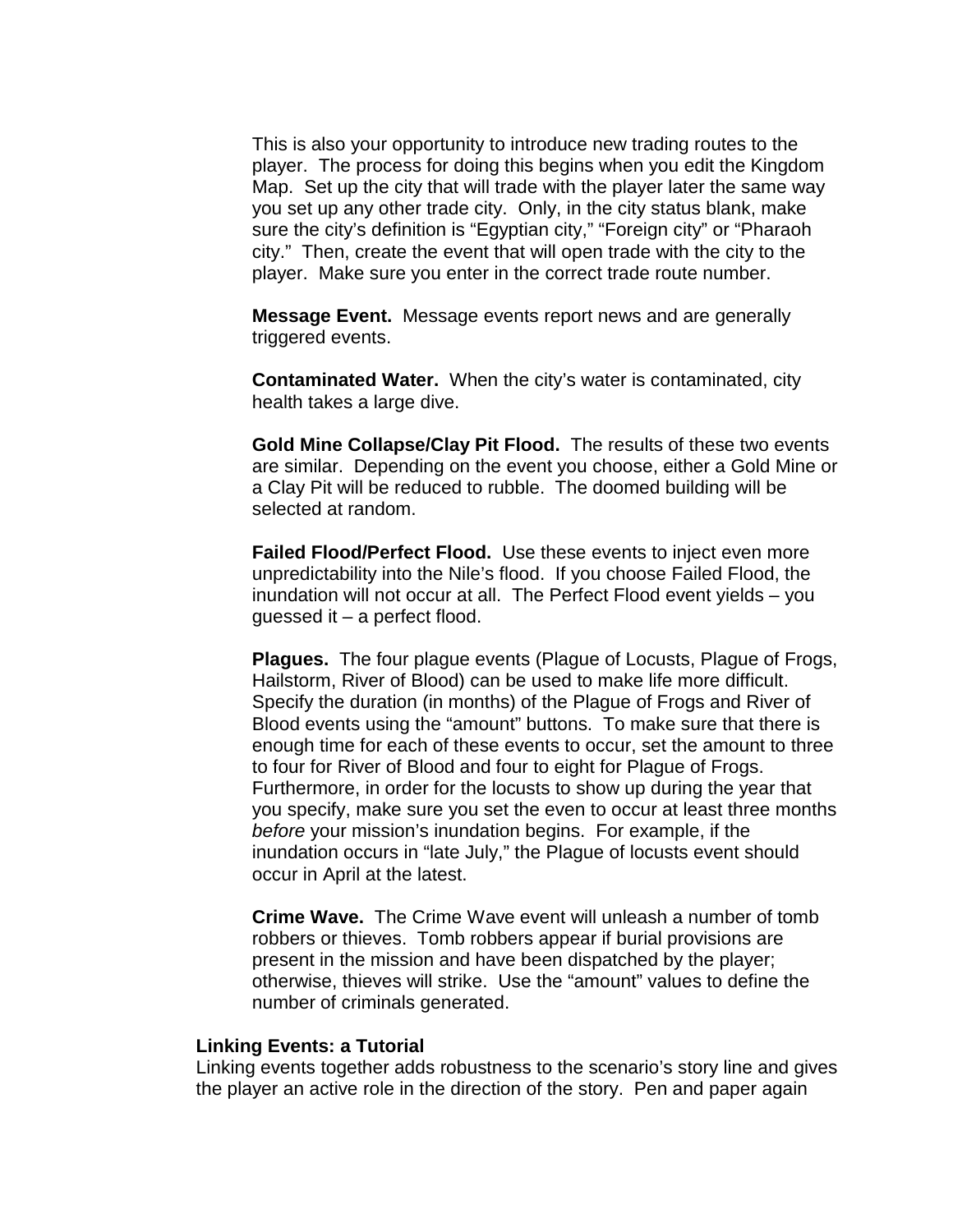come in handy here to help you map out all the cause and effect relationships.

As you've played around with event planning, you've probably noticed two things: each event has its own number, and there are a series of boxes at the bottom of the event panels that we haven't told you anything about. These two details go hand-in-hand, and the best way to discover how these two details interrelate is to learn by doing.

#### **Step One: Plan the initial event.**

Every chain begins with a single link, and event chains are no different. Let's begin by designing an event in which Pharaoh requests between 800 and 1200 jugs of beer for a festival to Ptah five years after the start of the mission. Bring up the event planning interface by clicking "Events" from the Data panel, clicking "Add Event," then clicking the button that appears. Now, set up the event. Refer to the "Requests" section above if you need instructions to guide you through the process.

**Step Two: Decide the consequences for player action or inaction.** At the bottom of the panel is a list of the player's possible responses to the event: refuse, comply and too late. Let's set up the consequences to the player's action as follows:

Comply: player's Kingdom Rating receives a 10 point boost Too late: player's Kingdom Rating decreases by 5 points Refuse: player's Kingdom Rating decreases by 10 points.

Let's further say that when the player's Kingdom Rating decreases by 10 points, trade route 1 closes down. If you haven't already, right-click to return to the Event Summary screen. Now, add each of these events, making sure to designate each of them as triggered. When you're done, the Event Summary screen should have buttons that look something like this:

0 Request May +1 8-12 Beer 1 Kingdom Increase \*\*\* +3-6 10 2 Kingdom Decrease \*\*\* +3-6 5 3 Kingdom Decrease \*\*\* +3-6 10 4 City Status Change \*\*\* +3-6

#### **Step Three: Link Those Events!**

Now it's time to link the events together. Click on the "0 Request . . ." button to bring up the event interface. At the bottom of the screen, match the consequence to the appropriate action. Next to "Comply event," enter 1. The phrase "Kingdom Increase" should appear. Match up the other two actions with their consequences (enter 3 for refuse event and 2 for too late event). The phrase "Kingdom decrease" should appear on the refuse event line and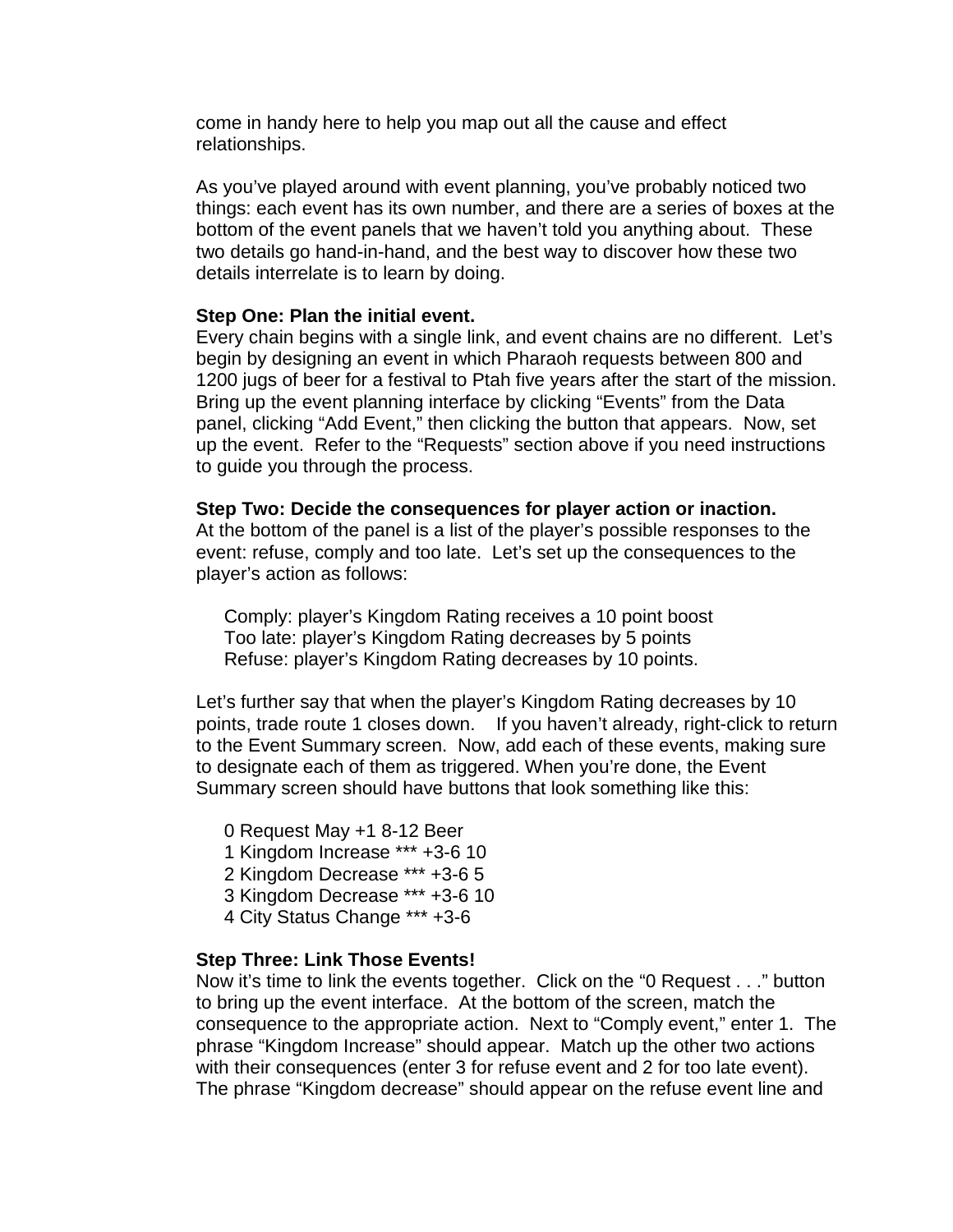<span id="page-21-0"></span>on the too late event line. If "invalid trigger event" appears anywhere, make sure you've entered in the correct event number, and make sure that you've designated events 1, 2 and 3 as triggered events.

Next to the event number button is a button with the word "auto" on it. This button determines which reason for the linkage that the player is given when he is notified of the event. If you leave this button set to "auto," the program will pick a reason phrase for you, and it almost always chooses correctly. If you'd like, though, you can pick a specific reason from the list provided.

Now, right click on the screen and choose event 3, the Kingdom Decrease of ten points. In the box next to "Next event," enter 4. The phrase, "City Status Change" should appear. Right-click the panel to return to the event summary screen.

On the event summary screen, you should notice some changes. On the Kingdom Increase and Decrease buttons, "\*0" appears. This indicates that these three events are triggered by event 0. On the "4 City Status Change" button, \*3 appears. This shows that event 4 is triggered by event 3.

### **Step Four: Give It a Try!**

Now, play your mission to see how the events work! Setting up working triggered event chains is probably the hardest part of mission editing, However, be consoled that good missions don't need many events, or even any at all.

Event chains can be as long or short as you want. Some events work better as triggered events than others, though. For example, "Contaminated Water" should probably not be a triggered event, but there's nothing stopping you from making it one.

Also keep in mind that you can recycle triggered events. Any number of events could trigger, for example, a Kingdom Rating Increase. The same Kingdom Rating Increase event can serve as the triggered result to as many other events as you'd like.

### **III. Hints, Tips and General Guidance**

Here are a few things to keep in mind as you design missions:

- ♦ Test your missions! There are many, many ways to make simple mistakes (believe us, we've been there). Take a little time to play your own mission to completion before finalizing it.
- ♦ If you don't want to start from scratch, use a pre-existing mission. If you like the basic setup of one of the Custom Missions, or if you want to build new scenarios from one of the missions you've created, choose the